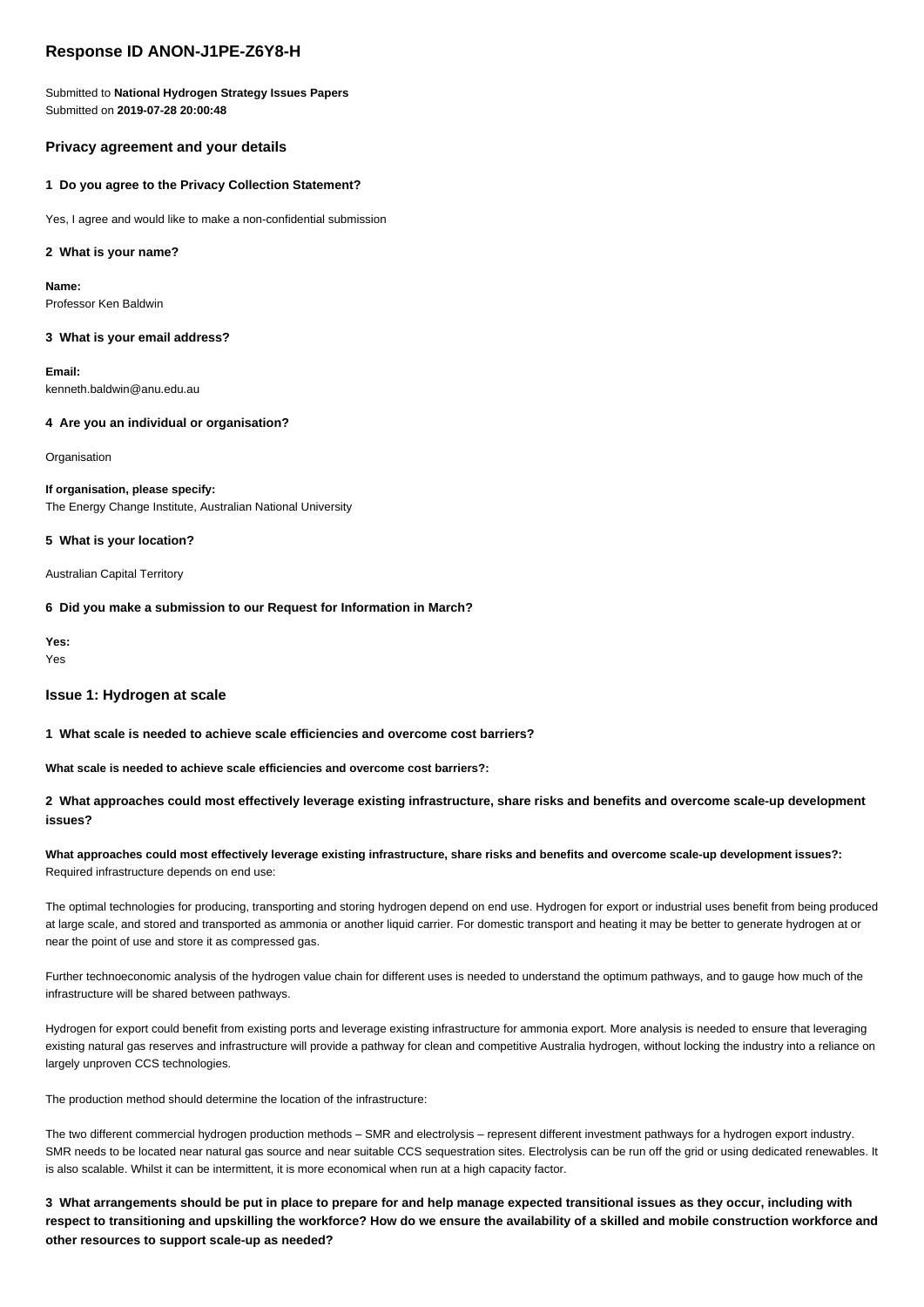**What arrangements should be put in place to prepare for and help manage expected transitional issues as they occur, including with respect to transitioning and upskilling the workforce? How do we ensure the availability of a skilled and mobile construction workforce and other resources to support scale-up as needed?:**

Generation of zero-carbon hydrogen with electrolysis and renewables at scale requires a large deployment of renewables, roughly doubling our current NEM generation over the next 2-3 decades. This would require us to greatly expand the number of skilled renewable installers. Training needs include specialist electricians and engineers with a background in heavy industrial maintenance, and manufacturing. Electrolysis installation and hydrogen storage and transport, require similar skills to those currently employed in the chemical/and or LPG industry, but with specialist skills in handling hydrogen.

#### **4 What lessons can be learned from the experience of scaling up supply chains in other industries?**

#### **What lessons can be learned from the experience of scaling up supply chains in other industries?:**

The development of the Liquified Natural Gas (LNG) industry in Australia offers an obvious point of comparison as it was driven substantially by export demand from the Asia Pacific region, centred on Japan. Before lessons can be learned it is important to take into account differences in end-uses in export markets, and the degree of integration of hydrogen, compared with natural gas, in domestic energy markets.

In addition, Australia has had success in training high level PV renewables experts for the Asia Pacific in the solar photovoltaic industry, and is well placed to play a similar role in the clean hydrogen industry.

## **5 When should the various activities needed to prepare for hydrogen industry scale-up be completed by? What measures and incentives are needed to achieve?**

**When should the various activities needed to prepare for hydrogen industry scale-up be completed by? What measures and incentives are needed to achieve:**

## **Issue 2: Attracting hydrogen investment**

## **1 What changes to existing government support and additional measures are needed to:**

**What changes to existing government support and additional measures are needed rnment support and additional measures are needed :** Contributing authors (in alphabetical order): Dr Emma Aisbett, Associate Professor Paul Burke, David Gourlay, Professor Warwick McKibbin

The OECD Recommendation of the Council on Regulatory Policy and Governance emphasises the importance of adopting a welfare-economic approach. This approach suggests that government interventions be targeted at addressing market imperfections that would otherwise lead to sub-optimal outcomes. If governments choose to undertake measures that do not follow from this approach, there should be a clear distributional justification for these measures.

The relevant market failures for a nascent hydrogen industry in Australia include:

imperfect information on behalf of potential creditors leading to potential credit constraint – particularly for new and risky investments,

carbon emissions (avoided) and other environmental externalities,

public goods such as basic research,

static and dynamic economies of scale (i.e. learning by doing), both at firm and industry level, and

network externalities (such as those caused by the need for compatibility of technical standards along supply chains).

Targeted responses to the first market failure include the provision of finance and risk reduction measures such as some of those mentioned already in the issue paper.

A key domestic policy reform to address the second market failure and encourage the use of zero-carbon hydrogen domestically is the introduction of a carbon price or, alternatively, regulatory restrictions on emissions.

Efficient responses to the latter two issues require more focus on Australia's potential role in global value chains. Australia is a small market. Australian consumers will ultimately have relatively little say in the technologies and technical standards around hydrogen consumption. The Australian market is also insufficient to achieve the economies of scale required to drive down costs to make green hydrogen competitive with fossil fuels.

Ideally, policy would be trade non-distortionary. This would be in keeping with Australia's open economy stance. Examples of policies that could have a distortionary effect include an export tax or domestic reservation. These measures would discourage exports and encourage the use of hydrogen in some lower-value domestic applications.

It would be efficient to focus government policy and market development efforts on large-scale export markets in the short term, and move towards servicing domestic customers thereafter. This is not to say that policy should be designed to favour international consumers over domestic ones. Using the scale economies of larger overseas markets to drive down costs rapidly will lead to the lowest-cost supply of gaseous fuels to Australian consumers in both the short and long term.

**2 How do we ensure an attractive investment environment for private sector finance? Which methods would be most effective in leveraging maximum private sector finance and which activities should governments prioritise with limited funds? How should these methods change over the short, medium and long term?**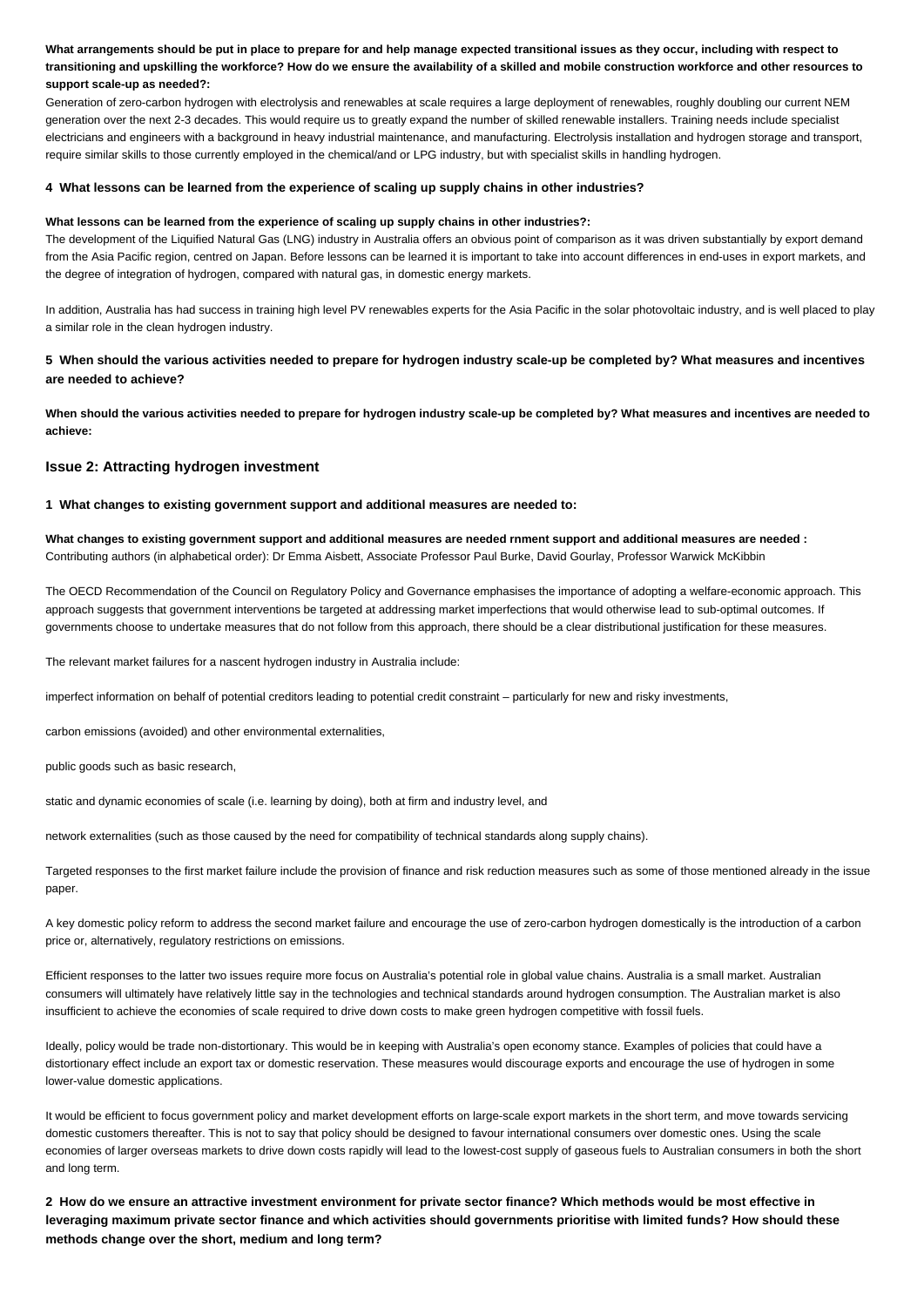**How do we ensure an attractive investment environment for private sector finance? Which methods would be most effective in leveraging maximum private sector finance and which activities should governments prioritise with limited funds? How should these methods change over the short, medium and long term?:**

The cost of finance is heavily influenced by risk considerations. Establishing a clear framework for the industry from the outset would reduce uncertainty over future regulatory settings, helping to reduce the cost of finance.

Governments should prioritise activities that the private sector is likely to undersupply, such as research, education, market facilitation services (such as trade agreements, rule setting ,and standardisation), and the provision of some types of shared infrastructure.

## **3 What level of domestic market support is needed to achieve COAG Energy Council's ambition of being a major global player in hydrogen? In particular, what types of support will best provide the necessary domestic skills and capabilities and ensure domestic markets are available in the event that international markets do not emerge as quickly or as extensively as expected?**

**What level of domestic market support is needed to achieve COAG Energy Council's ambition of being a major global player in hydrogen?:** Prospering in the age of global value chains requires understanding and capturing the parts of the global value chain in which you have a competitive advantage, as emphasised in the World Bank's Draft World Development Report 2020.

[http://pubdocs.worldbank.org/en/124681548175938170/World-Development-Report-2020-Draft-Report.pdf]

Other countries potentially not wanting to purchase hydrogen from Australia is not a good reason for Australia to seek to develop a domestic demand for hydrogen. It is possible to be a successful exporter of a product without a particularly large domestic demand. In relative terms, future demand for hydrogen might be smaller in Australia than in Japan or South Korea due to our comparative advantages in land and in renewable resources (sun and wind). We might well be much more reliant on renewable electricity rather than hydrogen.

Australia has a potential to be a world-leader in development of technologies for production, storage and long-distance transport of green hydrogen. We also have potential for involvement in down-stream export-oriented industries such as hydrochemicals. Focussing on providing policy support to complement our natural comparative advantages (high-skilled labour in addition to renewable energy resources) is the best means to ensure maximum benefit to Australia from the global hydrogen economy.

## **4 What market and revenue designs and settings will best allow for sustainable growth of the hydrogen industry and an appropriate level of benefits flowing back to the Australian public?**

## **What market and revenue designs and settings will best allow for sustainable growth of the hydrogen industry and an appropriate level of benefits flowing back to the Australian public? :**

It is important that mechanisms to ensure the covering of relevant government costs and an appropriate flow of benefit sharing from the hydrogen industry be established at the outset. As noted above, policy uncertainty in this regard could have a depressing effect on investment. Furthermore, future changes designed to increase the share of benefits accruing to the Australian people could become the subject of an investor-state dispute under one of the many trade and investment treaties Australia has ratified in recent years.

It is important that any cost-covering and benefit-sharing arrangements be as efficient as possible and have a clearly-articulated rationale. The ANU is currently devoting resources through its Zero-Carbon Energy for the Asia-Pacific Grand Challenge to research on optimal industrial policy to grow the green hydrogen industry while ensuring fair benefit sharing for communities, tax-payers and investors alike. Preliminary responses to some of the ideas floated in the Issues Papers as well as some alternative ideas are briefly presented below. We would be happy to engage further with you on this question.

#### Export tax

Export taxes would distort the industry in an inward-looking direction. Export taxes on a product that could help to speed the decarbonisation of the global economy would be doubly distortionary. They would likely lead to complaints from partner countries, including our neighbours in the AsiaPacific. Further, an export tax is likely to run afoul of Australia's commitments under international trade law, including the WTO and numerous FTAs, such as those Australia has signed with Japan and South Korea. If the goal is to rapidly develop an export industry, an export tax would not be a recommended policy approach.

## Fuel excise or road usage charges

While fuel excises apply in Australia to the use of other fuels (including petroleum products and gaseous fuels), excisable fuel products are exempt if they are exported. An excise on hydrogen would discourage domestic take-up.

Road congestion charges have high potential as an approach for addressing traffic jams and for replacing fuel excise. They ideally would not be linked to what type of fuel is being used.

Any revenue-raising measures applied to the transport sector should ideally not advantage either fuel cell vehicles or battery electric vehicles over the other.

#### Resource-related royalties and taxation arrangements

Green hydrogen would be produced using Australian land, sunshine, wind and water. The case for applying royalties to compensate for the depletion of Australian assets thus does not apply. We note, however, that agricultural industries face industry levies to cover costs associated with research and development, safety, and other services. Examples include the wheat levy, the rice levy, and the sugar cane levy.

One option for consideration is a potential tax on "rents" – i.e. a profit tax with a rate that steps up after profits exceed some certain threshold level. Because such taxes have minimal effects on investment decisions (relative to an export tax regime, for example), they tend to be more economically efficient. This approach is one means by which the Australian Government could capture, for the Australian community, profits above those required for an adequate return on capital.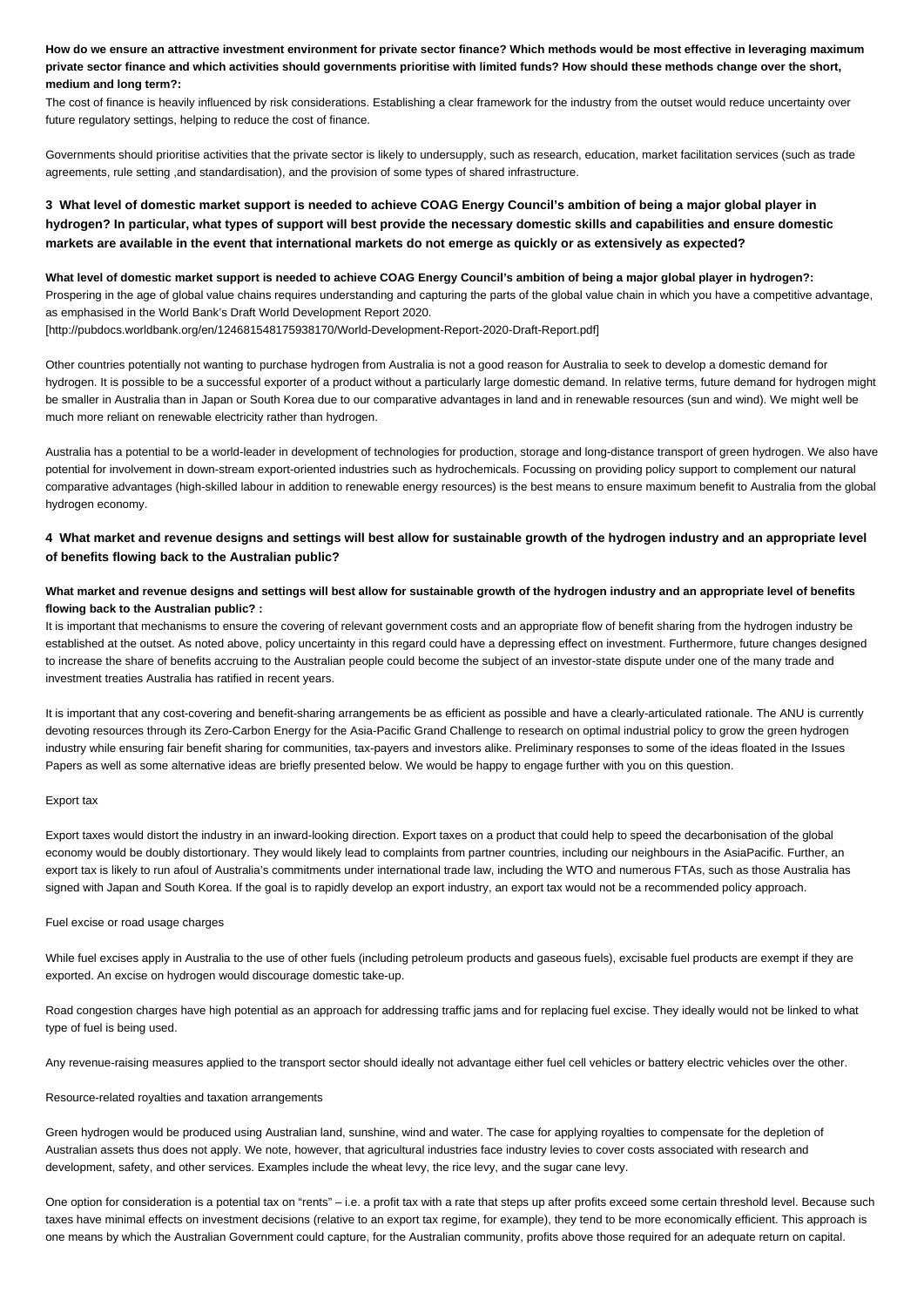Learning from the experience of the LNG industry, any rent tax for hydrogen would need to be designed to ensure that it generates adequate revenues and minimises the potential for avoidance.

#### Government investment

Direct government investment or financing through loans can overcome the risk of credit constraints on the growth of a new industry as well as providing a potential revenue stream to governments. This could take a number of forms. The government could provide debt and/or equity financing, such as it has for the renewable energy industry through the Clean Energy Finance Corporation. The repayment of loans could be profit- or revenue- contingent (like HECS for hydrogen). Joint ventures could produce a revenue stream for government that grows in line with corporate profits.

## **5 What market signals and settings are needed to capture hydrogen's sector coupling benefits? When should these market signals and settings be applied?**

## **What market signals and settings are needed to capture hydrogen's sector coupling benefits? When should these market signals and settings be applied?:**

Ideally Australia would adopt a price signal on carbon emissions. This would provide a strong incentive to use zero-carbon energy, including green hydrogen, on an economy-wide basis. Alternatively, a regulatory approach would be able to speed the adoption of low-carbon technologies.

## **Issue 3: Developing a hydrogen export industry**

#### **1 How do we best position and sell the benefits to international partners of investing in Australia's emerging hydrogen industry?**

#### **How do we best position and sell the benefits to international partners of investing in Australia's emerging hydrogen industry?:**

Dr Emma Aisbett , Professor Ken Baldwin, Dr Fiona J Beck, Associate Professor Paul Burke, Associate Professor Llewelyn Hughes, Professor Frank Jotzo, Professor Warwick McKibbin, Dr Robin Purchase and Dr Mahesh Venkataraman

#### o Highlight Australia's competitive advantage of low renewable energy costs

Australia has vast renewable energy resources, including some of the best solar and wind assets in the world. Because of this Australia has the opportunity to rapidly develop low-cost, 100% renewable electricity at scale. There is a clear opportunity for Australia to take the lead in developing a hydrogen export industry based on renewable energy, which would demonstrate the feasibility of a truly zero-carbon approach to the world.

The current rate of large-scale renewables capacity installation would only have to increase from the current rate of 4GW/year to 4.8GW/year to meet the increase in demand for electricity due to zero-carbon hydrogen production.

o Leverage existing commercial and inter-governmental links to emerging Asian hydrogen markets (Japan, Korea)

A key strength of Australia in developing a clean hydrogen industry is our proximity to important markets in the Asia-Pacific region, beginning with South Korea and Japan. Japan, in particular, has been a long-standing importer of Australian energy resources, providing a key competitive advantage in the form of existing commercial and inter-governmental links.

o Ensure consistent and predictable policy frameworks to attract international investment

A renewables-hydrogen production system for export will require large investments, the payback on which will in part depend on policy settings. Reliable and predictable policy is essential to unlock large-scale private investment; by contrast, policy uncertainty will stymie investment. It will be particularly important to develop sound and stable rules for taxation of a hydrogen export industry.

The need for policy consistency includes the treatment of any greenhouse gas emissions that may arise from hydrogen production if this were to involve fossil fuels. Fundamentally, building a hydrogen production industry in Australia is compatible with national and international climate change goals only if it is 'green hydrogen', produced using renewable energy.

o Continue to provide research support e.g. through ARENA (and in time the CEFC), to keep at the cutting edge of hydrogen research Australia already has a strong research profile in the hydrogen economy. Continued investment in research across the hydrogen value chain including public/private initiatives will ensure Australia remains an attractive option for future hydrogen investment.

o Highlight Australia's highest per capita renewable energy deployment capacity currently being demonstrated Australia is currently demonstrating the world's highest per capita renewable installation rate at 250 W per person p.a. – several times higher than our closest competitors.

o Investment in Australia's nascent green hydrogen industry is likely to provide excellent medium- to long-term returns because Australia has:

• Natural comparative advantage due to strong relative abundance of renewable energy resources, a high-skilled workforce to develop and service the industry, and geographical proximity to major markets in Asia;

• Policy-induced comparative advantage due to its geopolitical neutrality and stability, its open trade and investment regime, and its strong public and private links with key export markets; and

• Low political risk as demonstrated by its exemplary track-record with regard to treatment of investors in large-scale export industries.

## **2 How could governments support the cost competitiveness of Australia's hydrogen exports?**

#### **How could governments support the cost competitiveness of Australia's hydrogen exports?:**

o Employ policy based on objective analysis

A fundamental requirement for government efforts to support to the cost competitiveness of Australia's hydrogen exports is that these efforts be developed based on high-quality, objective analysis, and that they are not influenced by politically-power incumbent fossil fuel interests. For example, potential markets such as Japan have made clear that they have a preference for hydrogen produced from renewable energy, c.f. from reforming fossil fuels. It is essential to avoid policies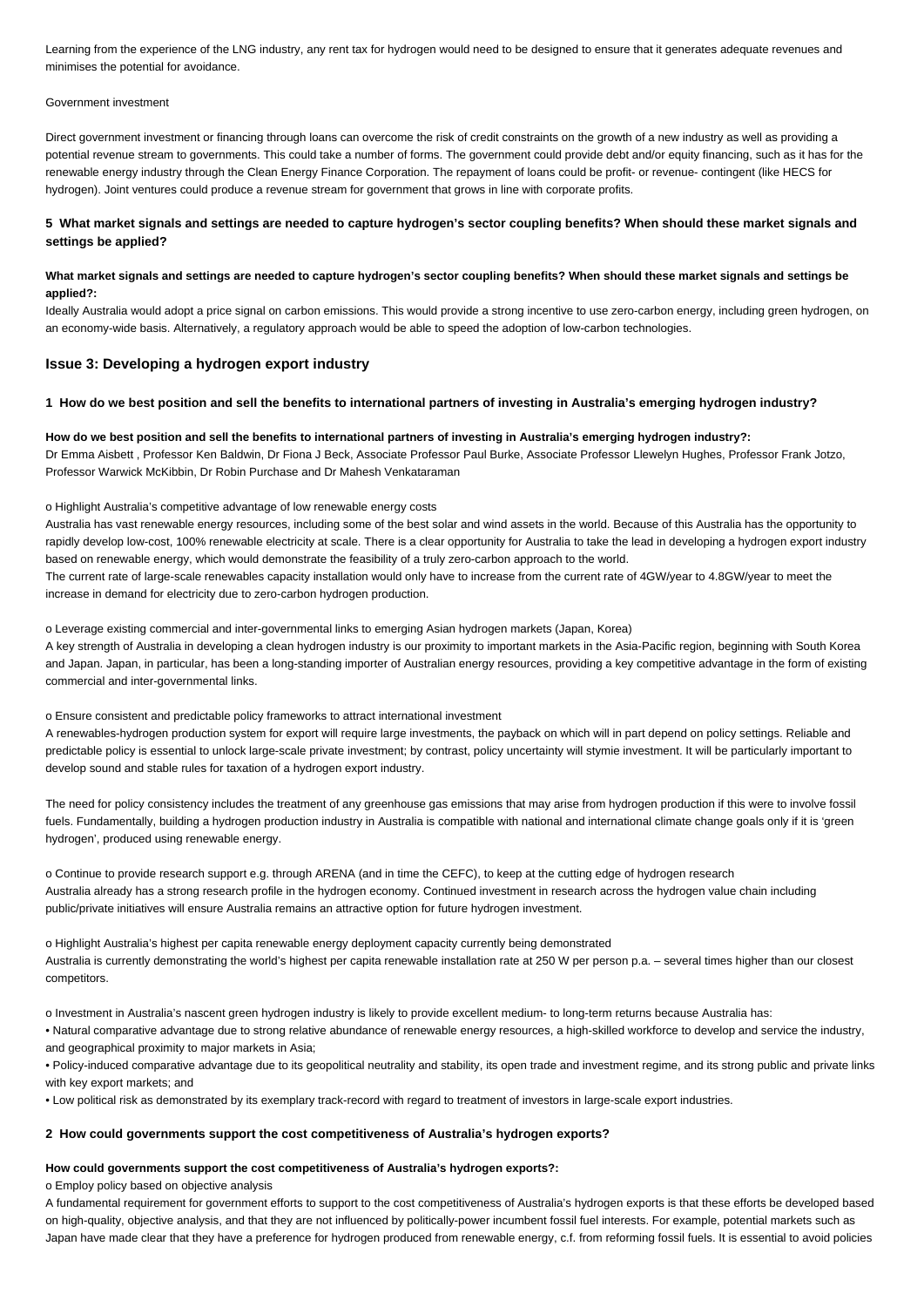which (explicitly or implicitly) favour fossil fuel derived hydrogen. Similarly, it is essential to ensure that the policies adopted are actually efficient, and that policy uncertainty due to lobbying on behalf of fossil-fuel interests is minimised.

As discussed in the response to questions on Issue Paper 2, Investment, the welfare-economic approach is emphasised by the OECD Recommendation of the Council on Regulatory Policy and Governance. The welfare economic approach would suggest that government interventions be targeted at specific market failures. For example, direct government investment via joint ventures could help to alleviate capital constraints arising from incomplete information, risk aversion, and potential political risk. By lowering the costs of raising capital, government investment can improve the competitiveness of Australian hydrogen. Such joint ventures could also ensure long-term benefits to government revenues grow in step with those of the private partners. o Implement trade agreements e.g. export forward contracts, to guarantee supply to Asian markets

Justifying large up-front investments in hydrogen infrastructure requires a level of certainty that there will be sufficient demand. Certainty can be provided, in part, by using government to support the development of commercial arrangements that provide certainty to suppliers and purchasers.

o Continue to provide research support e.g. through ARENA (and in time to the CEFC), to keep at the cutting edge of hydrogen research See response to Q1 above.

#### **3 What could governments do to encourage commercial offtake agreements for export?**

#### **What could governments do to encourage commercial offtake agreements for export?:**

o Implement trade agreements e.g. export forward contracts, to guarantee supply to Asian markets

See response to Q2 above.

## **4 How do we balance our global competitiveness with ensuring all Australians benefit when considering the collection of government revenues from hydrogen exports?**

## **How do we balance our global competitiveness with ensuring all Australians benefit when considering the collection of government revenues from hydrogen exports? :**

o Ensure consistent and predictable policy settings are essential across the renewable energy/hydrogen value chain See response to Q1 above.

#### o Efficient taxation and/or investment for the public benefit

A successful hydrogen export industry could be highly profitable. A share of profits beyond those required for an adequate rate of return on private capital investments should accrue to Australian governments, and thus the Australian community. Clarifying taxation arrangements at the outset is important to facilitate investment and to achieve a positive outcome for the community overall. Options should be systematically investigated, including the case for a resource rent tax (progressively higher taxation at higher levels of profitability), with possible investment of proceeds into a sovereign wealth fund.

Distortionary and inefficient taxation such as export taxes should be avoided as they generate dead weight losses which decrease the surplus available for sharing between Australian and overseas interests.

Similarly, revenue-generating mechanisms which are inappropriate for a green hydrogen industry should be avoided. In particular, the economic justification for royalties on fossil fuel industries arises from the fact they are based on extraction of non-renewable resources. There is no such justification for royalties on renewable hydrogen.

Finally, alternative mechanisms such as public-private joint ventures and income-contingent loans may prove to be more efficient than taxation as a means of ensuring competitiveness and national benefit. The ANU Grand Challenge Zero-Carbon Energy for the Asia Pacific is currently undertaking thorough and objective analysis of a range of options to achieve these twin goals.

#### **5 What can (or should) be done to ensure an appropriate balance between export and domestic demand?**

#### **What can (or should) be done to ensure an appropriate balance between export and domestic demand?:**

It is possible to be a successful exporter of a product without a particularly large domestic demand.

In relative terms, future demand for hydrogen might be smaller in Australia than in Japan or South Korea due to our comparative advantages in land and in renewable resources (sun and wind). We might well be much more reliant on renewable electricity rather than hydrogen.

A key domestic policy to encourage use of zero-emission hydrogen would be the introduction of a price signal on carbon emissions. In the absence of this, regulations on emissions levels would also induce substitution towards zero-carbon options, such as potentially hydrogen.

#### o Hydrogen generation/hub locations – benefit sharing with local communities (LNG lessons)

Key hydrogen generation and export facilities would ideally be located in areas that are closest to Asian markets and that have a comparative advantage in zero-carbon energy. The development of the hydrogen industry is thus closely linked to the Northern Australia development agenda. Frameworks are needed for participation and benefit-sharing between investors and communities – particularly indigenous communities in Northern Australia.

#### o Domestic hydrogen price driven by exports (LNG lessons)

If a major hydrogen export industry develops, Australia's domestic hydrogen price will be exposed to international price fluctuations. The history of linking of domestic gas with regional gas markets shows this could have an important impact on Australian consumers as the importance of hydrogen in the domestic energy mix increases.

The efficient solution to such concerns is for the Australian utilities to negotiate long-term purchase agreements. Such agreements will also stimulate investment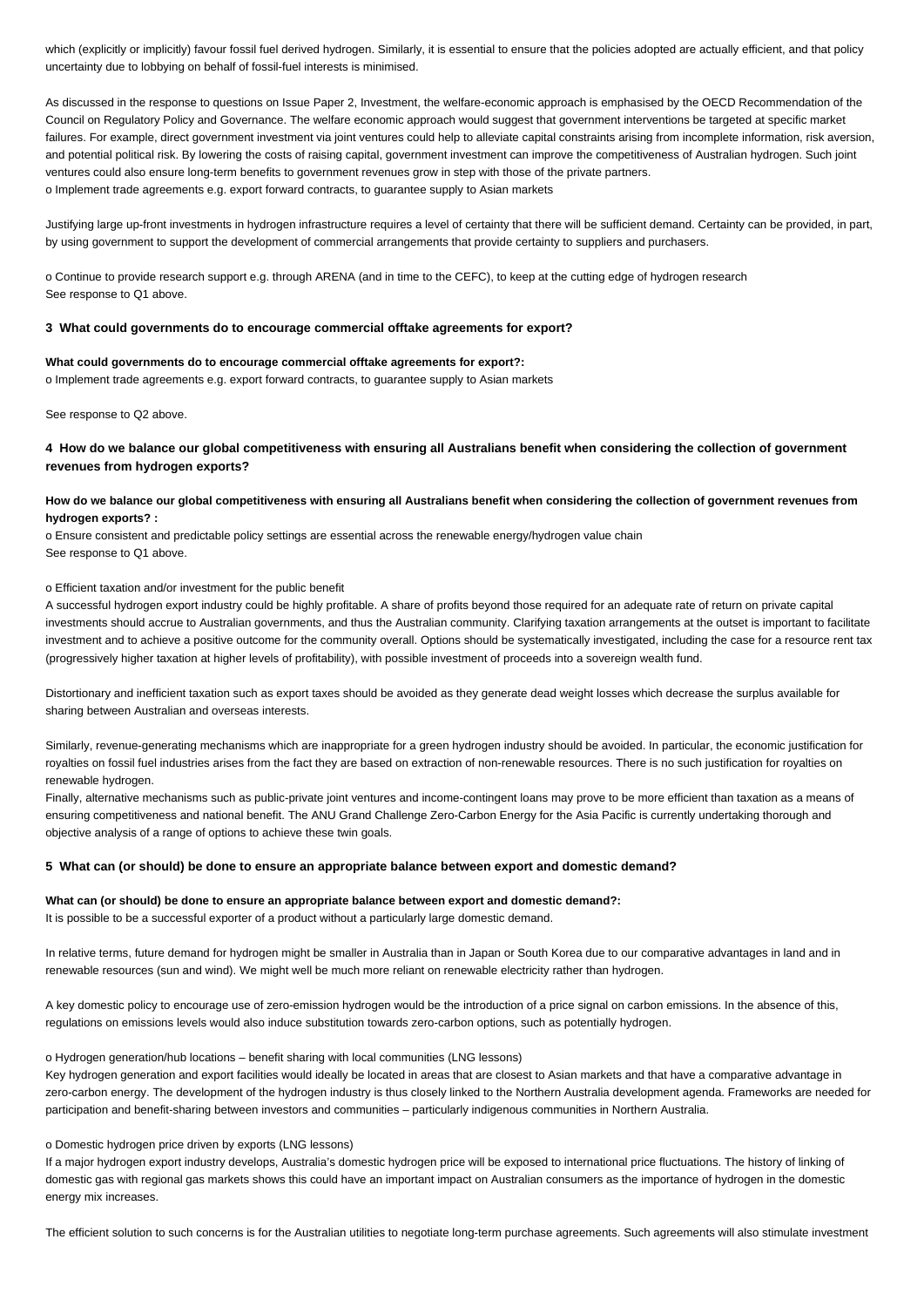by providing demand-certainty for generators.

#### **6 How ambitious is the target of fulfilling 50% of Japan and Korea's hydrogen imports by 2030?**

#### **How ambitious is the target of fulfilling 50% of Japan and Korea's hydrogen imports by 2030?:**

From a technology perspective, fulfilling 50% of Japan and South Korea's hydrogen imports by 2030 is achievable. Based on the current rate of growth of renewable energy capacity, it is feasible that Australia will be able to generate sufficient renewable energy to support "zero-carbon" hydrogen production with electrolysis to meet the export demand [see ref http://energy.anu.edu.au/files/Combined%20ZCWP03-19.pdf]. This estimate does not rely on any significant technology improvements and only a marginal increase in electrolyser efficiency over the next 20 years. However, very few electrolysis systems have been imported and installed in Australia, and the infrastructure for storing and transporting hydrogen would need to be developed. It is likely that a coordinated effort between governments and industry would be needed to support the industry to ramp up quickly enough to meet this target; including training up a skilled workforce.

## **Issue 4: Guarantees of origin**

## **1 When should Australia aim to have a guarantee of origin in place? Why is this timing important?**

## **When should Australia aim to have a guarantee of origin in place? Why is this timing important?:** (This section authored by Dr James Prest, Senior Lecturer, ANU College of Law)

If Australia wishes to encourage, cultivate and develop markets for the production of green hydrogen, the short answer is, as soon as possible. The longer there is delay on this question, then the longer the development of a mature market at scale will take. Logically, the associated cost reductions with market scale will increase the competitiveness of Australian green hydrogen exports.

On the other hand, if a poorly thought-out system for guarantee of origin is introduced, and especially if necessary associated technical issues and definitional thresholds are not carefully designed in consultation with industry and others with relevant technical knowledge, then this could create legal uncertainties and investor uncertainty, delaying the growth of a domestic mature market for green hydrogen. Likewise, in terms of participation in international markets, if Australia does not undertake sufficient research into the requirements of international buyers, then the lack of appropriate guarantees of origin could prove in the near future to be a barrier to accessing premium prices in premium markets.

Australia is already far behind Europe in terms of the development of certification of hydrogen production. To some extent, this mirrors our position in terms of environmental sustainability certification. Other examples of guarantees of origin schemes, with a variety of features involving supply chain traceability, relate to fair trade/sustainable coffee and chocolate, organic food, renewable electricity, sustainable palm oil, and sustainable forest products. Some of these certification efforts are undertaken by the private sector bodies such as ISCC (International Sustainability and Carbon Certification, e.V.) and the FSC Forest Stewardship Council.

In terms of hydrogen, the main European efforts are the CertifHy project and the HyLaw project both run from Brussels by Hydrogen Europe (an association of 185 companies and research institutes and national associations) and the Hydrogen Council. It is still the case that "Despite national / private initiatives (DE, DK, BE) to certify "green" hydrogen. There is no binding or uniform quarantee certification system at European level." However, given the advanced level of thinking in Europe on these questions, this state of affairs will not remain static.

European efforts on certification, are affected by the Second Renewable Energy Directive (RED II) approved by the European Parliament in November 2018. New categories in the European RED II including 'Renewable fuels of nonbiological origin' which is applicable to hydrogen.

If Australia 'goes it alone' in terms of inventing entirely new certification systems that are not congruent with international approaches this is likely to meet with buyer resistance outside of Australia in target markets such as Japan and Korea.

## Preliminary steps for Guarantee of Origin System

Certain preliminary steps can be identified in order to set up a guarantee of origin system. These involve questions of legislative and administrative design.

#### Initial steps should include:

I. Devise definition of "Green Hydrogen" including precise threshold of CO2-e emissions per MJ and involving consideration of a Definition of 'green hydrogen' as 'a renewable fuel of non-biological origin'.

- II. Review of existing platforms for GO by examining lessons from other initiatives such as electricity and traded commodities (coffee, chocolate, palm oil)
- III. Determine definition of framework for guarantees of origin for green hydrogen
- IV. Devise Roadmap for the implementation of a nation wide GO scheme for green hydrogen

Among these is the passage of legislation to provide the legal authority for the operation of a guarantee of origin ('GOO') system relating to hydrogen.

This could be done quickly by making of regulations under an existing Act. However there is no parent Act that has the necessary breadth of scope in order to authorise the making of regulations relating to green gas. One option is to enact a Federal Hydrogen Act, the other is to enact amendments to existing energy legislation. Two options are outlined below.

The Renewable Energy Electricity Act 2000 (Cth) is confined to the making of certificates of origin relating to renewable electricity rather than energy.

The other potential parent legislation for hydrogen origin tracking regulations is the National Greenhouse and Energy Reporting Act 2007 (NGER Act).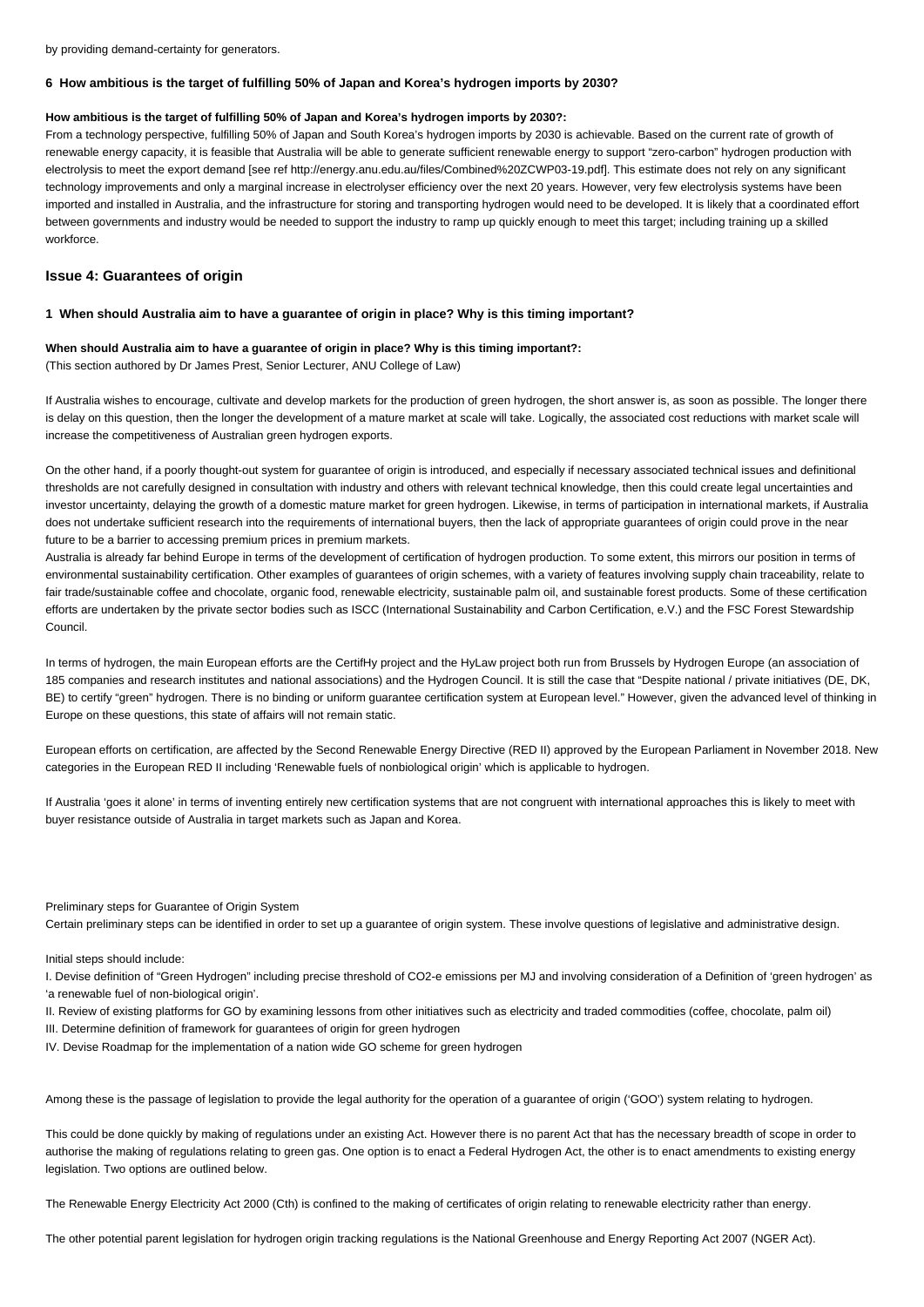This Act provides a national framework for reporting information about greenhouse gas emissions, as well as energy consumption and production. The NGER Act requires corporations that exceed reporting thresholds to report on their greenhouse gas emissions and energy consumption and production. Methodologies for emissions estimations have been set by regulation in a Measurement Determination ( National Greenhouse and Energy Reporting (Measurement) Determination 2008 ).

Because the NGER Act requires reporting on energy production and GHG emissions, it is possible that this framework could be adapted by legislative amendments to include reporting of specific information in relation to hydrogen production and its emissions intensity per MJ. In this sense, the NGER Act appears better adapted to the enactment of a scheme for hydrogen guarantees of origin than the REE Act.

A related question is the identification of an agency to act as administrator and regulator of the hydrogen GOO scheme. (This is discussed further below at #5) The logical choice is the Clean Energy Regulator, an independent statutory authority established by the Clean Energy Regulator Act 2011 (Cth).

## **2 What would be the best initial scope for a guarantee of origin? Why? Should there be two separate schemes for international and domestic requirements?**

## **What would be the best initial scope for a guarantee of origin? Why? Should there be two separate schemes for international and domestic requirements?:**

(This section authored by Dr James Prest, Senior Lecturer, ANU College of Law, with sub-section on international aspects by Dr Emma Aisbett, ANU Energy Change Institute)

In relation to the relationship of the hydrogen certification system to legal frameworks, three broad phases can be conceived of:

- Trial phase independent of / outside of regulatory frameworks
- Trial phase within a new regulatory framework
- Full operational phase under regulatory system.

In terms of principles involved, the European approach has been to initially focus on GO for the Production of Hydrogen only. The reason for this is that the primary objective of the Guarantee of Origin is to certify the origin of the product in order to assist consumers of the product with transparent and credible assurances about its origin, rather than to regulate its application.

In Europe, at least initially, all other aspects of certification of the hydrogen cycle have been excluded from the Guarantee of Origin deliberations, for example,

- Transport of Hydrogen
- Storage of Hydrogen
- Application of Hydrogen into Gas Grids
- Application of Hydrogen into Fuel Cells and Power Applications
- Application of Hydrogen in Mobility
- Application of Hydrogen in Chemistry (eg petroleum products, ammonia)

Main actors in a GO system include:

- Producers (supply data seeking certification for units of production)
- Auditors (assessing information provided by producers to see if it meets Green Hydrogen requirements),
- Certification Body (to Check auditors report and certify OK)
- Issuing Body or Bodies,
- Registry,
- Accreditation Body ( to accredit Auditors and Certification Body).

European approaches have identified steps including:

- i. Definitions of the types of premium hydrogen (ie green hydrogen and low carbon hydrogen)
- ii. Publish Guidelines for the setup of the GO scheme
- iii. Create a Registry by Deciding on its Structure
- iv. Decide who will be the Issuing Body ?
- v. Draft a Roadmap for implementation
- vi. Encourage and document participation of Stakeholders in the Platform
- vii. Set up pilots in which the GOs scheme can be tested
- viii. Manage / Build ICT system and registry platform
- ix. Create Issuing body for GOs
- x. Creation of EU-wide buy-in for the GO scheme and the CertifHy labels

Although it is possible to consider certification of hydrogen in particular applications, for example Hydrogen as a transport fuel or certification of Hydrogen as an energy storage medium, this approach is not preferable.

The priority should be placed on certification of the origin or source of hydrogen.

The European approach described by CertifHy is that:

"A GoO certification of hydrogen should include the carbon intensity and other relevant parameters (e.g. renewable origin) as for electricity in order to encourage the production and use of hydrogen from low carbon and/or renewable processes. Also, the renewable origin of the hydrogen should be transferrable independently of the molecules to which it relates (subject to reasonable conditions pertaining to mass balance and avoidance of double-counting)".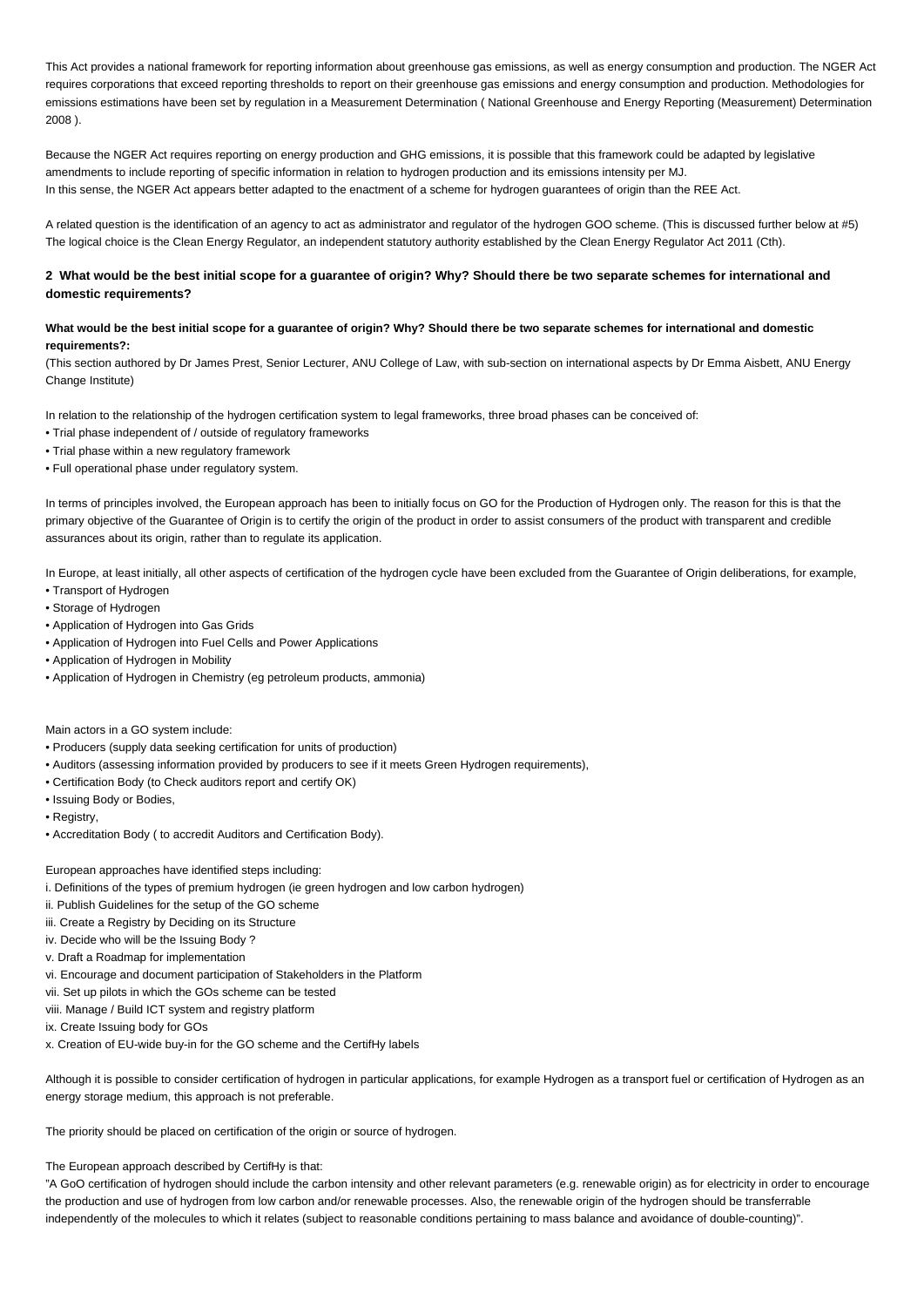Should there be two separate schemes for international and domestic requirements? [This section with input from Dr Emma Aisbett]

The answer to the question of separate schemes for international and domestic requirements is an unequivocal "no". The COAG members are more than aware of the high costs of establishing, implementing and operating regulatory and certification systems. Ultimately these costs are borne by producers and consumers. Doubling this cost load by having two systems will make Australian hydrogen less competitive on global markets. As discussed elsewhere in this submission, Australia should concentrate its efforts on working with international partners to develop certification systems that facilitate trade, not hamper it.

The issue of inefficient doubling of rules and certification schemes for domestic and international markets also has implications for market structure and hence the competitive environment in the Australian industry. A large body of evidence shows that small producers in a range of products suffer a competitive disadvantage from certification schemes because of the high fixed costs of meeting the requirements. Doubling this load by having two systems in place will disadvantage small producers and hence lead to a less competitive market in Australia, leaving Australian consumers exposed to the costs of rent extraction by large players with substantial market power.

Given Australia's comparative advantage in zero carbon hydrogen from renewable energy based on our high quality renewable energy resources, it is in Australia's national interest to participate actively and negotiate actively in discussions about the direction of international certification for green hydrogen.

The general literature on international trade shows that misalignment of technical standards is a key barrier to trade. If Australia does not align its production with international standards on the origin of hydrogen, a risk exists that Australian producers may miss out on access to key markets.

The establishment of standards and rules for a new hydrogen export industry should be forward looking, thereby future proofing Australia's exports of hydrogen.

## **3 Beyond the University of Queensland report referenced above, and published hydrogen strategies from Japan and Korea, what intelligence on consumer and market preferences is available to inform an Australian guarantee of origin?**

## **Beyond the University of Queensland report referenced above, and published hydrogen strategies from Japan and Korea, what intelligence on consumer and market preferences is available to inform an Australian guarantee of origin?:**

Design of an Australian guarantee of origin scheme for hydrogen should be based on the objectives and purposes of the scheme, as well as documented experience with the operation of other GO schemes both in Australia and internationally.

In turn, these should be guided by Australia's obligations for greenhouse gas emissions reduction to the international community under the Paris Agreement made under the UN Framework Convention on Climate Change.

It is likely that many buyers of hydrogen will prefer hydrogen with a market feature of certification. However, the extent of demand for certified hydrogen with guarantees of origin must be determined with market research. Determining market preference for GOs and Certified Hydrogen in markets such as Japan, Korea and Taiwan will require in-country market research by experts with sufficient foreign language competence to survey the buyers accurately about their preferences.

For internal European purposes, the European approach has been to define a baseline of emissions intensity in terms of gCO2-e/MJ.

## **4 Should a guarantee of origin have an eligibility threshold? If yes, what should it be based on?**

#### **Should a guarantee of origin have an eligibility threshold? If yes, what should it be based on?:**

A key principle in this context is to ensure consistency or, failing that, at least interoperability of Australian standards with European or international standards. This eligibility threshold would refer to the Emissions intensity of the hydrogen production process. It would be measured in grams or Kg or CO2-equivalent emissions per MJ or kilogram of hydrogen.

The CertifHy standard sets a threshold for 'low emissions' hydrogen at 4.4 kg CO2-e/kg hydrogen.

Expressed slightly differently, grey hydrogen has emissions of around 91g CO2 eq/MJH2 (=SMR benchmark). Under the CertifHy framework, green hydrogen must be below 36.4 g CO2 eq/MJH2 (-60% below the SMR benchmark for steam methane reforming).

It will be important to define the pressure and temperature at which the measurement is undertaken, and it is best if this is undertaken in relation to an international standard. For example highly relevant is ISO/TC 197 – Hydrogen technologies, relevant to the production of hydrogen. This standard covers "standardization in the field of systems and devices for the production, storage, transport, measurement and use of hydrogen."

In terms of existing legislation that measures emissions and energy consumption, the National Greenhouse and Energy Reporting (Measurement) Determination 2008 at 1.8 in Definitions, under 'appropriate unit' states that gaseous fuels are to be measured in metres cubed or gigajoules. This may require amendment if Australian approaches for hydrogen certification are to be inter-operable with European standards.

## **5 Who is the most appropriate body to develop and maintain criteria for a guarantee of origin and administer certification? Why?**

## **Who is the most appropriate body to develop and maintain criteria for a guarantee of origin and administer certification? Why?:**

A key question is the identification of an agency to act as administrator and regulator of the hydrogen GOO scheme. The logical choice is the Clean Energy Regulator, an independent statutory authority established by the Clean Energy Regulator Act 2011 (Cth). This is because of the role of the CER in administration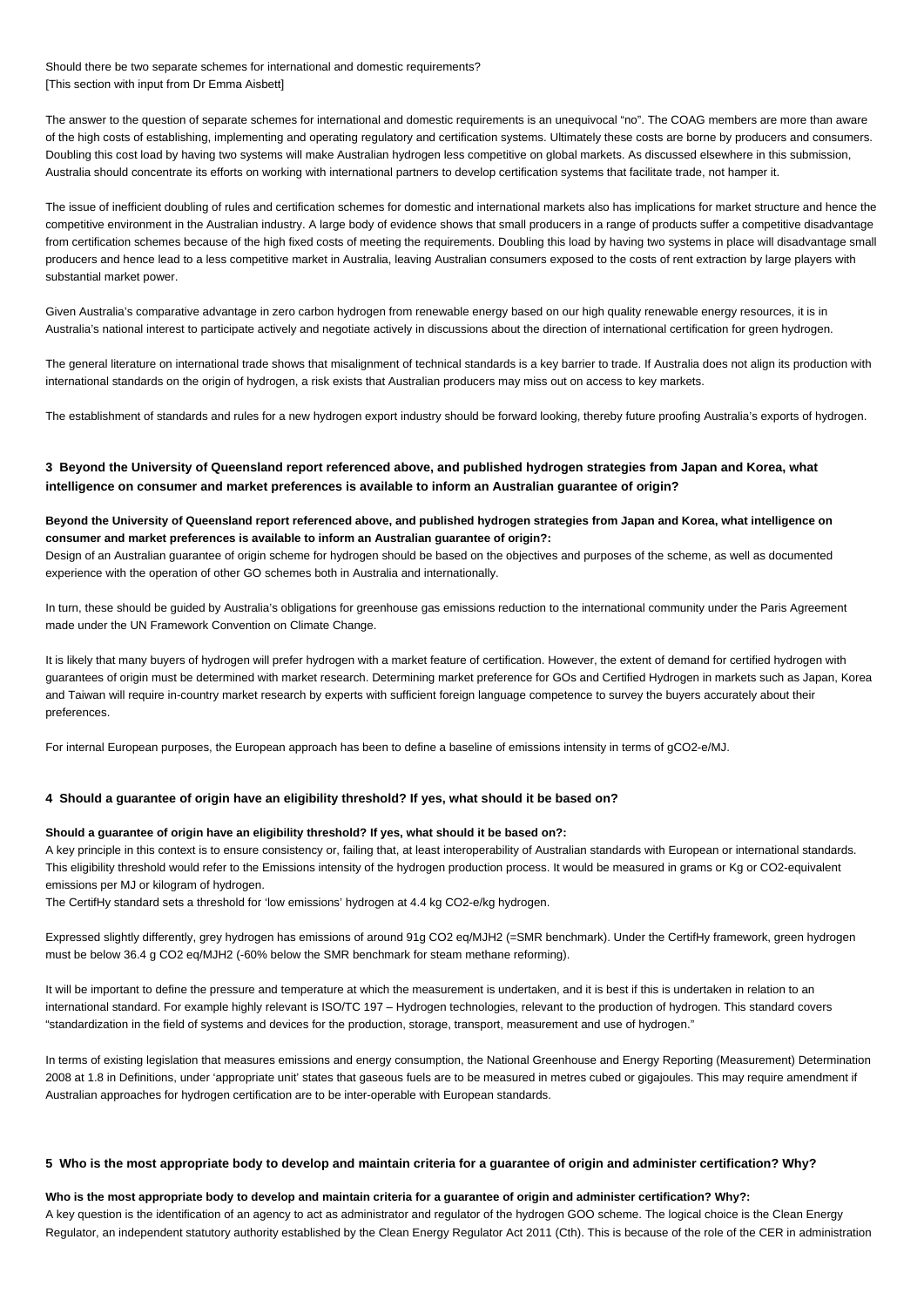of the renewable energy certificates system under the RET Renewable Energy Target, as provided for in the Renewable Energy (Electricity) Act 2000 (Cth). The CER also has a key role under the various emissions tracking and reduction efforts of the Carbon Farming Initiative and Safeguards Mechanism. This provides it with invaluable experience in methodological issues and the operation of a Registry.

If this is done at State and Territory level due to Federal inaction, the problems of differing industry standards and inconsistency of State legislation will arise. The introduction of a national (i.e. Commonwealth led) regulatory framework for Hydrogen certificates of origin is preferable.

## **Issue 5: Understanding community concerns for safety and the environment**

## **1 Do existing regulations adequately manage the potential carbon emissions of a large-scale national hydrogen industry?**

**Do existing regulations adequately manage the potential carbon emissions of a large-scale national hydrogen industry?:** Please refer to regulation issue responses.

## **2 What are the main community concerns about the use of CCS? How can we better manage these concerns and potential CCS projects in regional areas?**

## **What are the main community concerns about the use of CCS? How can we better manage these concerns and potential CCS projects in regional areas?:**

CCS is politicised – this is a core challenge for any project involving CCS. CCS has become synonymous with 'clean coal', which is perceived by some groups as a delaying tactic for decarbonisation used by government and industry. A core risk for the emerging hydrogen industry is that any deployment of hydrogen with CCS leads to the politicisation of CCS being 'transmitted' to hydrogen (see Colvin et al. 2019). Please note this is a reflection on the contours of political and social discourse regarding CCS, not a comment on its financial, technical or political viability.

A great benefit of the potential for hydrogen is that it has aspects that appeal across traditional ideological divides regarding industry and energy. It can appeal to those who appreciate industry growth, innovation, and economic prosperity through the opportunities for development of a new export and domestic sector. It can also appeal to those who value decarbonisation of the energy sector and Australia's contributions to energy security in less developed countries, though offering a means for generation of low-emissions energy that is export-suitable (e.g. to countries with lower energy security).

Bringing these two ideological standpoints together via hydrogen will be most successful if the potential for hydrogen to be 'bundled' with CCS is avoided. As such, this suggests that prioritising hydrogen developments that make use of renewable energy will be most beneficial in building a strong, cross-ideology base of support for the new sector.

Colvin, R. M., Kemp, L., Talberg, A., De Castella, C., Downie, C., Friel, S., Grant, W. J., Howden, S. M., Jotzo, F., Markham, F. & Platow, M. J. 2019 (in press). Learning from the climate change debate to avoid politicisation and polarisation on negative emissions. Environmental Communication, DOI: 10.1080/17524032.2019.1630463.

Response contributed by (alphabetised):

- Dr Bec Colvin, Lecturer, Crawford School of Public Policy, Rebecca.Colvin@anu.edu.au

- Associate Professor Katherine Daniell, Research Lead, Autonomy, Agency and Assurance Institute & Fenner School of Environment and Society, Katherine.Daniell@anu.edu.au

- Dr Will J. Grant, Senior Lecturer, Centre for the Public Awareness of Science, will.grant@anu.edu.au

- Dr Catherine Gross, Visiting Fellow, Fenner School of Environment and Society, Catherine.Gross@anu.edu.au

- Paul Wrywoll, Postdoctoral Fellow, Crawford School of Public Policy, Paul.Wyrwoll@anu.edu.au

## **3 What are the risks about using desalination plants or water recycling facilities to produce water for electrolysis?**

#### **What are the risks about using desalination plants or water recycling facilities to produce water for electrolysis?:**

The use of desalination plants or water recycling facilities may be a valuable means through which opposition or resistance to hydrogen can be avoided. This is through sidestepping competition with other sectors for water resources. However, the fact that these facilities require energy means that a whole of life cycle approach will be necessary to ensure that emissions reduced or avoided via the hydrogen sector are not balanced out by emissions across the hydrogen value chain.

This is important not just from an emissions accounting perspective, but for protecting the image of hydrogen as innovative and clean (as a determinant of public support and acceptance). There are also instances of localised resistance to development of such facilities (desalination plants and water recycling), so making use of existing facilities, rather than the development of new facilities, will be more desirable from a community perspective. If new facilities are required, developing them in ways that provide additional co-benefits to local communities (e.g. enhanced local water security) could mitigate or reduce such resistance.

A core risk of using desalination plants or water recycling is economic. If Australia is competing to capture a share of an emerging market, it is necessary to ensure that production is lowest cost. Page 6 of the issues paper states that "using desalinated seawater adds just a few percent to the cost of producing hydrogen". A few percent could be the difference between Australian-produced hydrogen being competitive in international markets or not. As such, this must be considered carefully in economic analyses.

Desalination produces hyper-saline brine waste that can damage ecosystems (see Jones et al. 2018 for a review). While brine waste can be managed sustainably, the costs and risks of storing and disposing of it need to be accounted for.

Jones, E., Qadir, M., van Vliet, M.T.H., Smakhtin, V., Kang, S. 2018. The state of desalination and brine production: A global outlook. Science of the Total Environment 657: 1343-1356.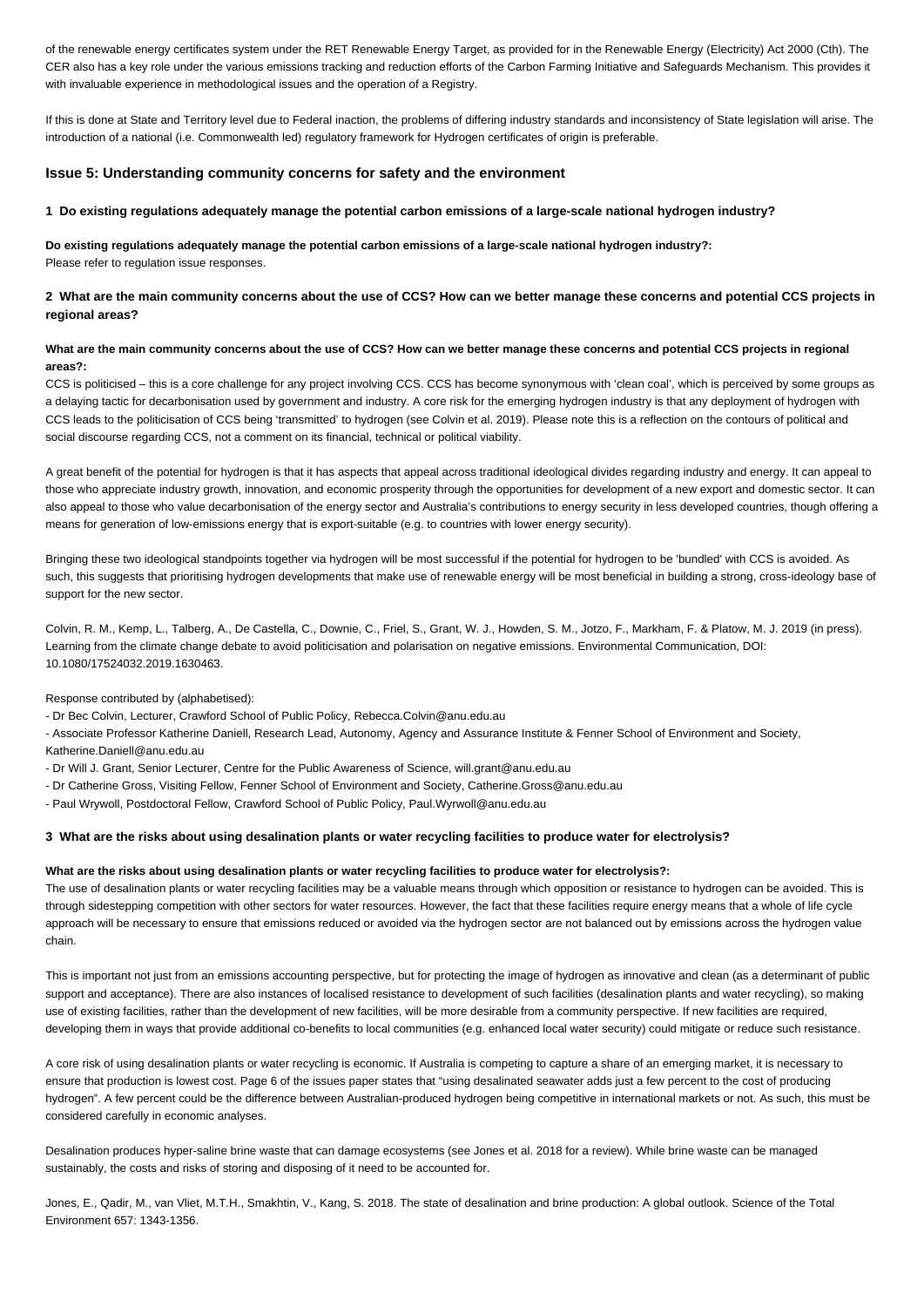Response contributed by (alphabetised):

- Dr Bec Colvin, Lecturer, Crawford School of Public Policy, Rebecca.Colvin@anu.edu.au

- Associate Professor Katherine Daniell, Research Lead, Autonomy, Agency and Assurance Institute & Fenner School of Environment and Society, Katherine.Daniell@anu.edu.au

- Dr Will J. Grant, Senior Lecturer, Centre for the Public Awareness of Science, will.grant@anu.edu.au
- Dr Catherine Gross, Visiting Fellow, Fenner School of Environment and Society, Catherine.Gross@anu.edu.au
- Paul Wrywoll, Postdoctoral Fellow, Crawford School of Public Policy, Paul.Wyrwoll@anu.edu.au

## **4 How can we best balance the water and land use requirements for environmental, agricultural, community and hydrogen production uses?**

#### **How can we best balance the water and land use requirements for environmental, agricultural, community and hydrogen production uses?:**

This is an important question. There need to be national, regional and local community discussions about the value placed on resources in any area or locality. These resources include such things as the landscape as a whole (for example where proposed developments have an impact on the features of a landscape); surface water and groundwater systems; the agricultural landscape including type of soil and access to water; woodland/forest; estuaries etc.

The type of value includes economic, aesthetic, environmental, social etc. such as: economic for human benefit; environmental ecosystem service – for environmental as well as human benefit; aesthetic for community benefit; wilderness for biodiversity protection; agricultural land for food production and so on. Recognising the multifaceted ways in which people value landscapes and resources is essential in effective engagement approaches that seek to build on and/or foster positive community perceptions.

For example, it may well be that the economic value of agricultural production – for owners, communities, regions or the nation at large – is greater than the potential economic value and potential environmental impact of a hydrogen production facility. A conversation between stakeholders needs to take place as to how these values can be determined. In other words, to determine the "best balance" a vision is needed for the resource/set of resources in question. Developing a vision – or multiple future visions in which hydrogen production plays a valued role – will require discussion involving a broad range of stakeholders.

Multi-stakeholder processes like this are successful when they are focused on prioritising future options, rather than examining the case for or against a specific project. The former approach encourages deliberative and constructive engagement whereas the latter approach can easily devolve into polarisation and dysfunctional conflict. Community consultative committees, as noted in the issues paper, do offer great promise as a mechanism through which this can be achieved, though the process by which CCCs are managed is critical (see Colvin et al. 2016 as an example – the potential value of a CCC for wind energy was undermined by the lack of a third-party facilitator and other details of process and context). CCCs would allow for deliberative assessments of water use requirements, informed – importantly – by local information and modelling of water supply and demand.

Regarding water use, ACIL Allen Consulting for ARENA (2018, p. 37) highlights that the potential water demand for hydrogen production (up to 28.62 GL by 2040) is very small when compared to the total consumption of water in Australia. However, aggregated figures at the national (or state) level miss the point: if that 28 GL of water was drawn from freshwater sources in 2-3 locations, then the hydrogen industry could indeed have a major impact on local water security.

Water balance assessments need to account for a range of scenarios for water supply under climate change and projected total water demand (across all users) in coming decades.

Importantly, communities and existing commercial water users (e.g. agriculture and industry) need to know the institutional arrangements by which water will be secured for hydrogen production by each proposed plant. For example, through purchase of existing water entitlements (where water markets exist) or the issue of new water licenses by state governments. How this is implemented will have implications for perceptions of fairness of treatment of the hydrogen industry compared to other existing or future sectors (see Gross 2014). Maintaining perceptions of fairness matters for both promoting positive attitudes toward the industry, and offering assurances that the governance regime is trustworthy.

Additional consideration needs to be given to the impact on water users (including the environment) of any water storage/supply infrastructure, such as dams, that is needed for hydrogen production.

It would seem unlikely that a hydrogen production plant would secure water through purchase of water allocations (see Meridian Energy note on p. 5 of Issues Paper), but such concerns could only be dispelled through concrete, evidence-based water plans for each planned plant, established very early in any project proposal. Public perceptions will be shaped by the interplay between individual projects and impressions of the industry as a whole. As such, ensuring a responsible approach across all projects is important in the pursuit of a social licence to operate for both the industry and distinct projects.

ACIL Allen Consulting for ARENA, 2018. 'Opportunities for Australia from Hydrogen Exports'.

Colvin, R. M., Witt, G. B. & Lacey, J. 2016. How wind became a four-letter word: Lessons for community engagement from a wind energy conflict in King Island, Australia. Energy Policy, 98, 483-494.

Gross, C. 2014. Fairness and Justice in Environmental Decision Making: Water Under the Bridge, Abingdon, Routledge.

Response contributed by (alphabetised):

- Dr Bec Colvin, Lecturer, Crawford School of Public Policy, Rebecca.Colvin@anu.edu.au
- Associate Professor Katherine Daniell, Research Lead, Autonomy, Agency and Assurance Institute & Fenner School of Environment and Society, Katherine.Daniell@anu.edu.au
- Dr Will J. Grant, Senior Lecturer, Centre for the Public Awareness of Science, will.grant@anu.edu.au
- Dr Catherine Gross, Visiting Fellow, Fenner School of Environment and Society, Catherine.Gross@anu.edu.au
- Paul Wrywoll, Postdoctoral Fellow, Crawford School of Public Policy, Paul.Wyrwoll@anu.edu.au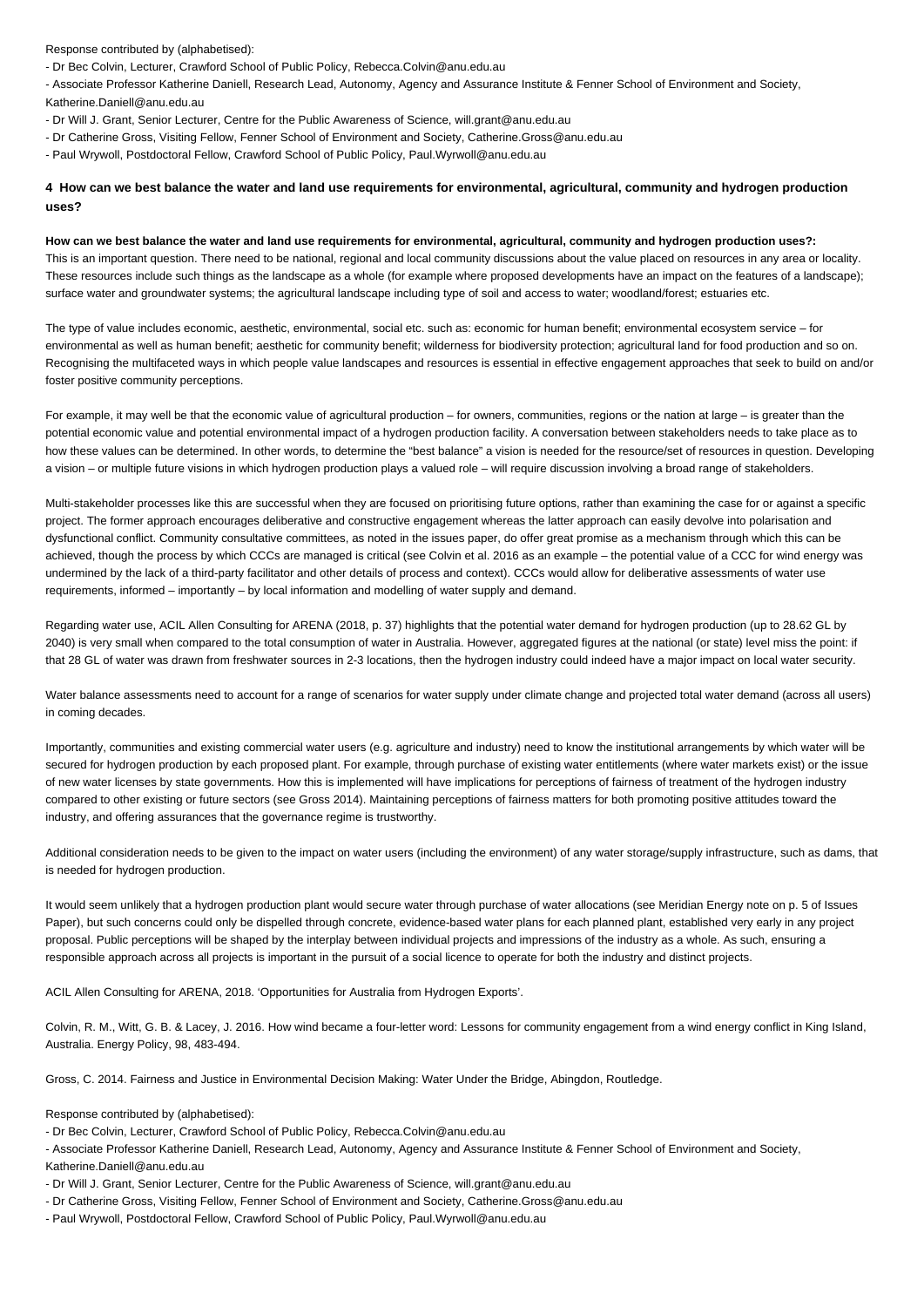**5 Hydrogen production projects will require significant project and environmental approvals at the local, state and federal level. What approaches could help to manage these approvals to facilitate industry development while providing suitable environmental and natural resource protections and managing community expectations? When do these approaches need to be in place by?**

**Hydrogen production projects will require significant project and environmental approvals at the local, state and federal level. What approaches could help to manage these approvals to facilitate industry development while providing suitable environmental and natural resource protections and managing community expectations? When do these approaches need to be in place by?:**

Effective governance is critical to community trust in the sector. Balancing an adaptive governance system that enables responsible development while protecting other things of value will be critical. A vast body of work has been undertaken to answer questions of this nature, especially in fields such as policy formulation, environmental law, community consultation and justice research. Drawing on expertise from these (and other cognate) fields of research will offer a useful resource to the governance and development of the hydrogen sector in Australia. Brief highlights from the literature include:

- Availability of an adequately powerful, 'neutral' referee over the industry – for example an ombudsman or commissioner for not just managing complaints (i.e. resolving problems after the fact), but overseeing processes and practices.

- Clear separation of government and industry interests (e.g. compared to perceptions about the coal seam gas industry development especially in Queensland), where government is perceived to be a fair adjudicator protecting the public interest.

- Transparency of processes and evidence, including genuine opportunities for community and environmental (and other interest-based) groups to contribute as legitimate participants in decision-making processes.

- Adopting processes that prioritise deliberation over binary choice to enable meaningful engagement rather than polarised conflict (e.g. Dryzek and Pickering 2017).

- Avoiding the industry becoming a political wedge issue, noting that cues from political and policy elites make a strong impression on citizens' views. Building alliances with leaders of a broad range of interest and ideological groups will help to limit the risk of political polarisation.

Dryzek, J. S. & Pickering, J. 2017. Deliberation as a catalyst for reflexive environmental governance. Ecological Economics, 131, 353-360.

Response contributed by (alphabetised):

- Dr Bec Colvin, Lecturer, Crawford School of Public Policy, Rebecca.Colvin@anu.edu.au

- Associate Professor Katherine Daniell, Research Lead, Autonomy, Agency and Assurance Institute & Fenner School of Environment and Society,

Katherine.Daniell@anu.edu.au

- Dr Will J. Grant, Senior Lecturer, Centre for the Public Awareness of Science, will.grant@anu.edu.au

- Dr Catherine Gross, Visiting Fellow, Fenner School of Environment and Society, Catherine.Gross@anu.edu.au

- Paul Wrywoll, Postdoctoral Fellow, Crawford School of Public Policy, Paul.Wyrwoll@anu.edu.au

## **6 What are the most important standards and regulations to have in place to ensure a safe hydrogen industry and address the community expectations?**

## **What are the most important standards and regulations to have in place to ensure a safe hydrogen industry and address the community expectations?:**

Appropriate standards and regulations will need to be established as the technology is further developed and understood. A first standard should be that full disclosure of information is required as to the state of development of the technology as well as the known risks identified, and acknowledgement that there could be further risks not yet identified. A balance is needed between responsive, adaptive management to account for future innovation and information and a trustworthy and dependable regulatory system.

Debates in recent years regarding the devolution of environmental decision-making authority from the Federal to State governments and discourse regarding 'green tape' likely have contributed to seeding community perceptions that Australia's environmental regulatory processes are either: 1) overly bureaucratic as to be ineffective, or 2) defunded or deinstitutionalised such that they are not trustworthy. Recognising this legacy of the political discourse on regulatory approval processes in Australia, and proceeding in a way that is cognisant of the risks it has created, is important to developing standards and regulations that are both effective and responsible AND perceived as such.

Response contributed by (alphabetised):

- Dr Bec Colvin, Lecturer, Crawford School of Public Policy, Rebecca.Colvin@anu.edu.au

- Associate Professor Katherine Daniell, Research Lead, Autonomy, Agency and Assurance Institute & Fenner School of Environment and Society, Katherine.Daniell@anu.edu.au

- Dr Will J. Grant, Senior Lecturer, Centre for the Public Awareness of Science, will.grant@anu.edu.au

- Dr Catherine Gross, Visiting Fellow, Fenner School of Environment and Society, Catherine.Gross@anu.edu.au

- Paul Wrywoll, Postdoctoral Fellow, Crawford School of Public Policy, Paul.Wyrwoll@anu.edu.au

**7 As an individual, how would you like to be engaged on hydrogen projects? Which aspects would you like to be kept informed of? Which aspects would you like to be consulted on? Are there any types of issues or challenges that you, or affected communities, would want to be a part of formulating solutions and recommendations?**

**As an individual, how would you like to be engaged on hydrogen projects? Which aspects would you like to be kept informed of? Which aspects**  would you like to be consulted on? Are there any types of issues or challenges that you, or affected communities, would want to be a part of **formulating solutions and recommendations?:**

As researchers, we would be pleased to be engaged throughout the process where there are opportunities for input, with regard to both the industry broadly and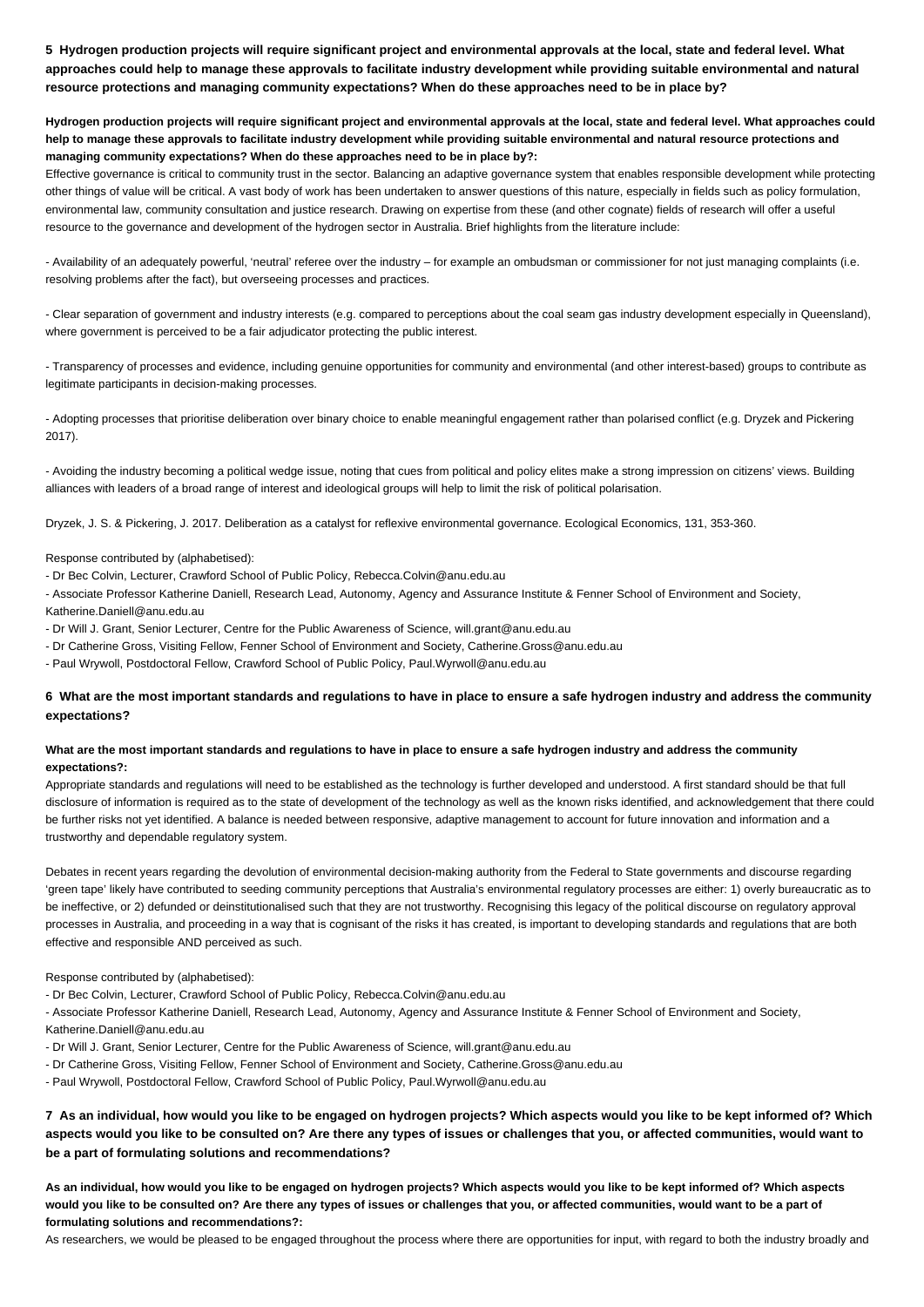distinct projects. The ANU Energy Change Institute is a vehicle through which suitable expertise can be connected with need.

With regard to the nature of engagement for stakeholders, it is good practice to engage stakeholders throughout all stages of a process, particularly including:

- How the technology works and the potential risks to the local community and environment – how will these risks be managed and mitigated.

- Examples of where the technology has already been or is being implemented and full disclosure of the experiences of that implementation including unexpected problems and how they were solved.

- Full disclosure of the life cycle cost-benefit of the proposed infrastructure from manufacture, implementation, operation, and end of project life cycle clean-up. This cost-benefit should be structured in terms of carbon emissions as well as the economics of the project and who pays for what part.

Response contributed by (alphabetised):

- Dr Bec Colvin, Lecturer, Crawford School of Public Policy, Rebecca.Colvin@anu.edu.au

- Associate Professor Katherine Daniell, Research Lead, Autonomy, Agency and Assurance Institute & Fenner School of Environment and Society, Katherine.Daniell@anu.edu.au

- Dr Will J. Grant, Senior Lecturer, Centre for the Public Awareness of Science, will.grant@anu.edu.au
- Dr Catherine Gross, Visiting Fellow, Fenner School of Environment and Society, Catherine.Gross@anu.edu.au

- Paul Wrywoll, Postdoctoral Fellow, Crawford School of Public Policy, Paul.Wyrwoll@anu.edu.au

## **8 What are the best ways of engaging diverse communities in regional and remote areas?**

#### **What are the best ways of engaging diverse communities in regional and remote areas?:**

Approaching a community as an 'outsider' can limit the potential for meaningful, two-way engagement that is of benefit to both parties. This approach is typical of short-term consultative processes, where there is little opportunity for genuine rapport and trust to be developed between parties. Instead, developing a long-term relationship with the community and – critically – on the community's terms is important for success. This requires listening and learning from the community about important local matters, understanding who are the community leaders, power-holders and those potentially marginalised, and respecting community priorities and values.

Developing an understanding of local identity, in particular, is very important to this (e.g. Manzo and Devine-Wright 2014). Local identity is a combination of both the local culture and the physical place – and it underpins a range of local norms and practices, as well as being an important antecedent for place-protective behaviour (e.g. local opposition to a locally unwanted land use). Multiple identities always exist in a single place, and the interplay between identity groups can be a core driver of local politics, conflict, innovation, and cultural growth.

With regard to Aboriginal or Torres Strait Islander communities, a fundamental point of respect and regard is to engage with communities in a way that embraces and promotes their sovereignty. Projects that are First Nations led and governed are those that are most successful in Aboriginal and Torres Strait Islander communities. This can require government and/or industry to adopt different governance and engagement practices, but such an approach not only will enhance the potential for successful engagement, it will also be a mark of respect for the First Nations of this continent, and their people.

In a more general sense, there are insights across community engagement that are instructive and generalisable. The issue paper flagged a good coverage of community engagement concepts as they currently stand. However, we note that despite these concepts being well established in the realms of academia and practice, community conflict and disenchantment remains. Building standards for engagement on principles of justice (further elaborated in response to Q9) offers opportunities.

First, and foremost, people want to be dealt with honestly. They do not want to be told lies, partial lies or have the truth somewhat hidden. If there is a problem, they want to know about it. They want to know who stands to gain from the proposed infrastructure, who stands to lose, and in what way. They want to know if the decision-makers have any "skin in the game", and what sort (such as mates who could benefit from it, or political/financial affiliations.) They want honest straighttalking. This is the essence of being treated with fairness.

People want to be respected as having a genuine interest in the proposal and having legitimate concerns about it. They want full and respectful answers to the questions they put forward and they want detailed information. Importantly, any issues with how the project might affect their livelihood, personal life, community and the local environment need to be fully considered and responded to.

Individuals and communities want to interact with people who have the potential to understand their position. Many people from towns and cities have limited or no understanding of rural living - they don't dress in the same way and they don't talk the same language. Many don't understand how farming works and they don't understand what makes small rural communities tick, or the unique challenges with regional living compared with urban life.

So, choosing the right people to run the community consultation is a major part of setting off on the right foot. Related to the points on local identity, having people leading consultation who have life experiences that align them with the communities they are engaging will be a benefit. Critically, too, those people leading engagement must be empowered to have authority to make decisions based on community feedback. Best intended community engagement practitioners have had their effectiveness undermined by not having - or not being perceived by the community to have - real power to influence the project or initiative based on community input (e.g. Colvin et al. 2016).

Colvin, R. M., Witt, G. B. & Lacey, J. 2016. How wind became a four-letter word: Lessons for community engagement from a wind energy conflict in King Island, Australia. Energy Policy, 98, 483-494.

Manzo, L. C. & Devine-Wright, P. (eds.) 2014. Place Attachment: Advances in Theory, Methods and Applications, London and New York: Routledge.

Response contributed by (alphabetised):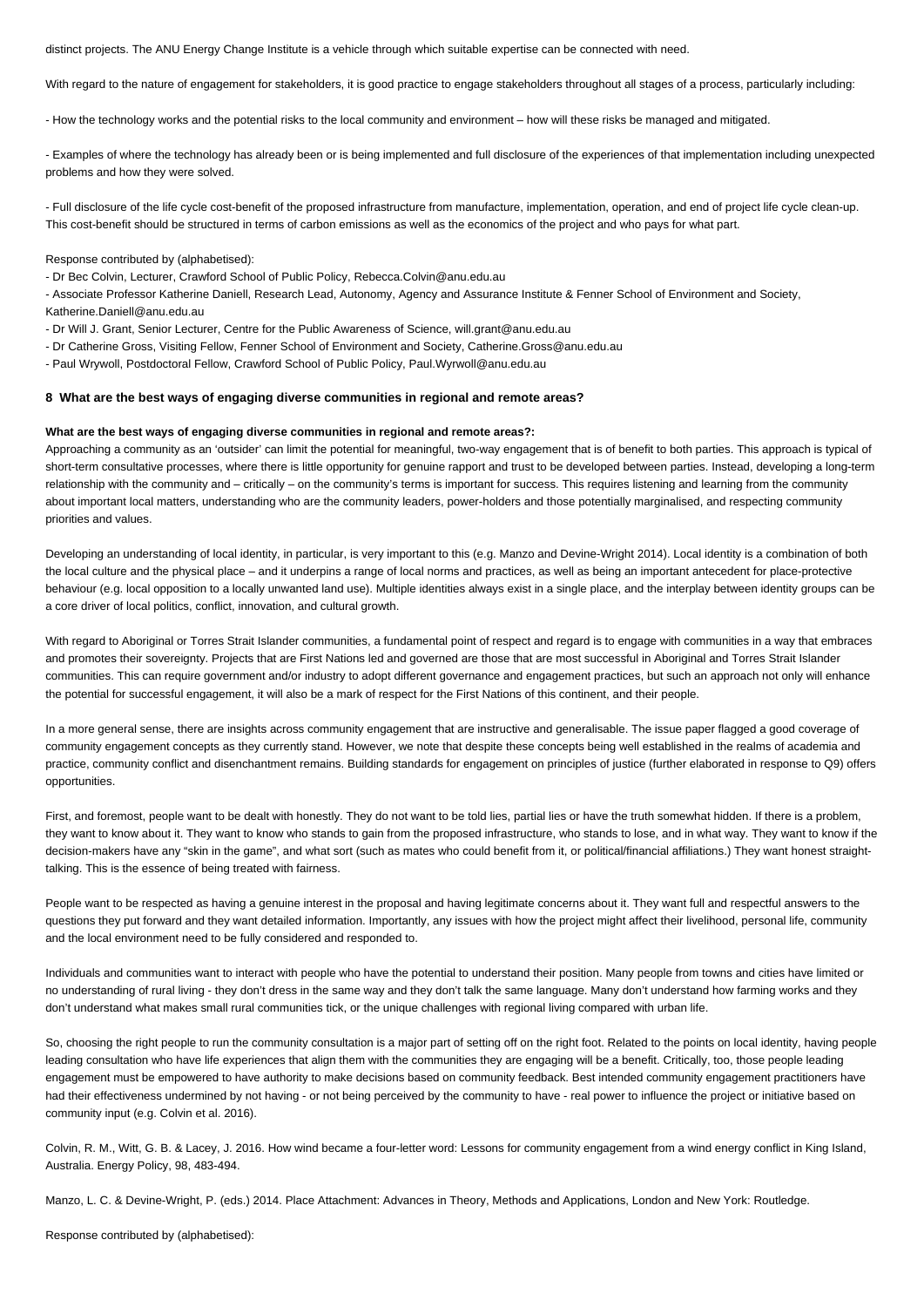- Dr Bec Colvin, Lecturer, Crawford School of Public Policy, Rebecca.Colvin@anu.edu.au

- Associate Professor Katherine Daniell, Research Lead, Autonomy, Agency and Assurance Institute & Fenner School of Environment and Society, Katherine.Daniell@anu.edu.au

- Dr Will J. Grant, Senior Lecturer, Centre for the Public Awareness of Science, will.grant@anu.edu.au
- Dr Catherine Gross, Visiting Fellow, Fenner School of Environment and Society, Catherine.Gross@anu.edu.au

- Paul Wrywoll, Postdoctoral Fellow, Crawford School of Public Policy, Paul.Wyrwoll@anu.edu.au

## **9 What role could an industry code of conduct play in gaining community support for hydrogen projects? What community engagement principles would you like to see in an industry code of conduct?**

## **What role could an industry code of conduct play in gaining community support for hydrogen projects? What community engagement principles would you like to see in an industry code of conduct? :**

An industry code of conduct could be useful if there was some certainty that it would be followed and accompanied by governance structures to enable enforcement.

An example is the Clean Energy Council's guidelines for best practice engagement for wind energy development (Clean Energy Council 2013), however, as guidelines only there is no guarantee that project proponents will adhere to the recommendations in the guidelines. Additionally, even in cases where minimum statutory requirements are exceeded (e.g. jurisdictional legislation), adverse outcomes for communities can still result (Colvin et al. 2019).

Should a code be developed, existing examples such as the Clean Energy Council could be used as a template. However, there is good opportunity for innovating on existing processes. For example, there would be benefit from incorporating the principles of justice (see diagram "Three Constructs of Justice" below) as the basis for an industry code of conduct. This would incorporate the process for decision-making, the distribution of benefits and burdens from developing the hydrogen industry, and the norms for the nature of interactions between people and groups. There is also good opportunity for implementing pre-contact review of the appropriateness of the community engagement plan (e.g. as promoted in Colvin et al. 2019).

As we are unable to include the figure of the three constructs of justice, figure from Gross (2014), we instead describe here the elements:

## PROCEDURAL JUSTICE includes:

- Participation
- Information
- Unbiased decision-making

## DISTRIBUTIVE JUSTICE includes:

- Need
- Equity
- Equality

#### INTERACTIVE JUSTICE includes:

- Respect
- Recognition
- Inclusion

These three elements of justice interact during processes of community engagement. They describe the fairness of outcomes (distributive justice), the design of process (procedural justice), and the nature of relationships (interactive justice).

Community engagement principles are numerous, and include:

- being treated with respect;
- being included in the decision-making process;
- being able to participate in the process;
- having one's voice heard; having questions and issues answered and resolved;
- having information at the right level available;
- having enough time for information to be understood and discussion to take place; and
- an unbiased decision-maker.

These implicitly reflect principles of justice as shown in the diagram above.

Clean Energy Council. 2013. Community Engagement Guidelines for the Australian Wind Industry. Clean Energy Council. Available: https://www.cleanenergycouncil.org.au/dam/cec/technologies/wind/guides/CEG-Australian-Wind-Industry-web-2013.pdf.

Colvin, R. M., Witt, G. B., Lacey, J. & Witt, K. 2019. The community cost of consultation: Characterising the qualitative social impacts of a wind energy development that failed to proceed in Tasmania, Australia. Environmental Impact Assessment Review, 77, 40-48.

Gross, C. 2014. Fairness and Justice in Environmental Decision Making: Water Under the Bridge, Abingdon, Routledge.

Response contributed by (alphabetised):

- Dr Bec Colvin, Lecturer, Crawford School of Public Policy, Rebecca.Colvin@anu.edu.au

- Associate Professor Katherine Daniell, Research Lead, Autonomy, Agency and Assurance Institute & Fenner School of Environment and Society, Katherine.Daniell@anu.edu.au

- Dr Will J. Grant, Senior Lecturer, Centre for the Public Awareness of Science, will.grant@anu.edu.au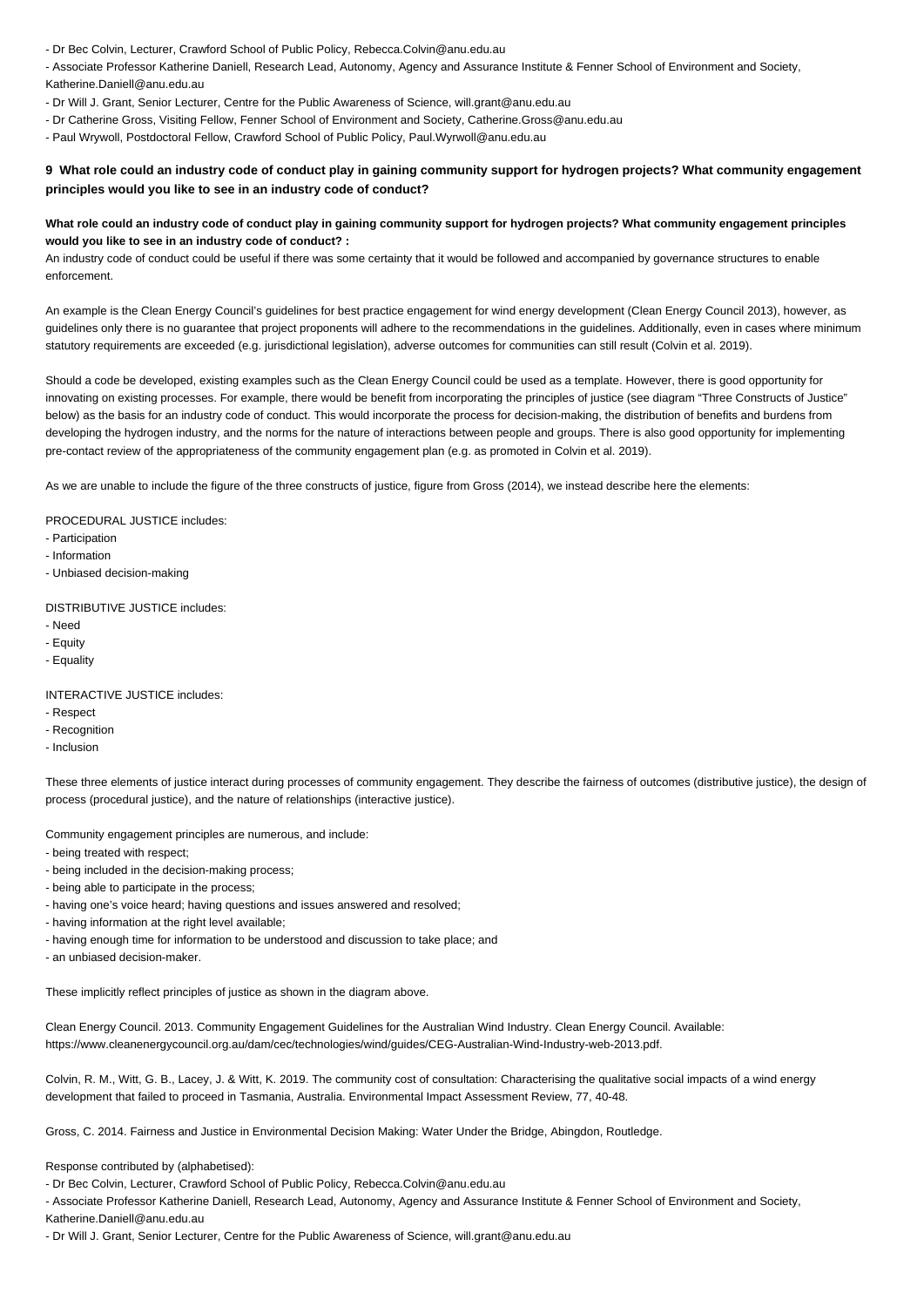- Dr Catherine Gross, Visiting Fellow, Fenner School of Environment and Society, Catherine.Gross@anu.edu.au
- Paul Wrywoll, Postdoctoral Fellow, Crawford School of Public Policy, Paul.Wyrwoll@anu.edu.au

**10 What governance structures (such as legislation and regulation) would the federal, state and local governments need to put in place for a large scale hydrogen facility?**

## **What governance structures (such as legislation and regulation) would the federal, state and local governments need to put in place for a large scale hydrogen facility?:**

Please refer to regulation issue responses.

## **11 What further lessons can we learn from the mining, resources and renewable energy sectors about establishing and maintaining community support?**

## **What further lessons can we learn from the mining, resources and renewable energy sectors about establishing and maintaining community support?:**

The renewable energy industry has many examples of infrastructure development in which community experiences and subsequent lessons learned are described and analysed. For example, wind farm implementation has been studied since approximately 2005 and lessons are still being learned about the technology itself as well as its impacts on local communities. A thorough and major review of what has been learned so far should be a prerequisite for any new technology, such as hydrogen technologies. There is a wealth of expertise across Australian research institutions, especially at the ANU, The University of Queensland & CSIRO. Additionally, local community based expertise is of great value. A multi-sector and multi-institution effort to synthesise lessons from community engagement in the energy sector would provide an excellent knowledge resource for the hydrogen industry as it develops.

Across sector types, there are interactions between different scales of operation. An industry as a whole can have a social licence (or not), and the same goes for distinct and specific projects. However, the social licence of an industry, broadly, affects the social licence for specific projects. The legacy of a specific project will affect the social licence for the industry more generally.

Accordingly, for the emerging hydrogen industry, ensuring that all actors – industry, government, and otherwise – adhere to high standards of social, environmental, and economic responsibility will be important for opening opportunities of benefit to all.

Response contributed by (alphabetised):

- Dr Bec Colvin, Lecturer, Crawford School of Public Policy, Rebecca.Colvin@anu.edu.au
- Associate Professor Katherine Daniell, Research Lead, Autonomy, Agency and Assurance Institute & Fenner School of Environment and Society, Katherine.Daniell@anu.edu.au
- Dr Will J. Grant, Senior Lecturer, Centre for the Public Awareness of Science, will.grant@anu.edu.au
- Dr Catherine Gross, Visiting Fellow, Fenner School of Environment and Society, Catherine.Gross@anu.edu.au
- Paul Wrywoll, Postdoctoral Fellow, Crawford School of Public Policy, Paul.Wyrwoll@anu.edu.au

## **Issue 6: Hydrogen in the gas network**

## **1 Which existing gas distribution networks or stand-alone systems are 'hydrogen ready' and which are not? What safe upper limit applies? Does this readiness include meters, behind-the-meter infrastructure, and appliances?**

## **Which existing gas distribution networks or stand-alone systems are 'hydrogen ready' and which are not? What safe upper limit applies? Does this readiness include meters, behind-the-meter infrastructure, and appliances?:**

(This section authored by John Pye, in consultation with other members in the ANU Energy Change Institute)

I would argue that no existing gas distribution networks are 'hydrogen ready' because hydrogen in the gas network does not make economic sense in Australia, and will result in over-investment similar to what we saw with our electricity 'poles and wires' fiasco. Before any networks should be considered 'hydrogen ready' there must be a very thorough evaluation of the community, environmental and economic outcomes implied by this concept.

## **2 What is the potential to have a test project of 100% hydrogen use in a small regional location and where?**

## **What is the potential to have a test project of 100% hydrogen use in a small regional location and where?:**

Of course this could be done, but there is little point in going down this path before clearly demonstrating that this has some kind of long-term economic and enviromental benefit in the Australian context. As discussed below, it is at the very least doubtful that renewably-produced hydrogen could ever beat electricity as a domestic energy source in this country. See to Question 4 below.

## **3 Which standards and regulations can be harmonised across jurisdictions considering the different structures and market settings (e.g. safety, codes of practice)?**

## **Which standards and regulations can be harmonised across jurisdictions considering the different structures and market settings (e.g. safety, codes of practice)? :**

Standards should be developed that allow end consumers to evalute their energy choices wisely from an environmental point of view. Government is responsible for setting policy that keeps Australia safe, and that includes managing the risk of climate change. Part of this policy work requires that we ensure consumers have ready access to information that avoids poor investment choices.

Many people will choose to pay a few extra dollars for a piece of equipment that is cheaper to run, or is better for the environment. From the policy side, we should ensure that the precious little information that the consume sees is that information which most effectively guides good decision making.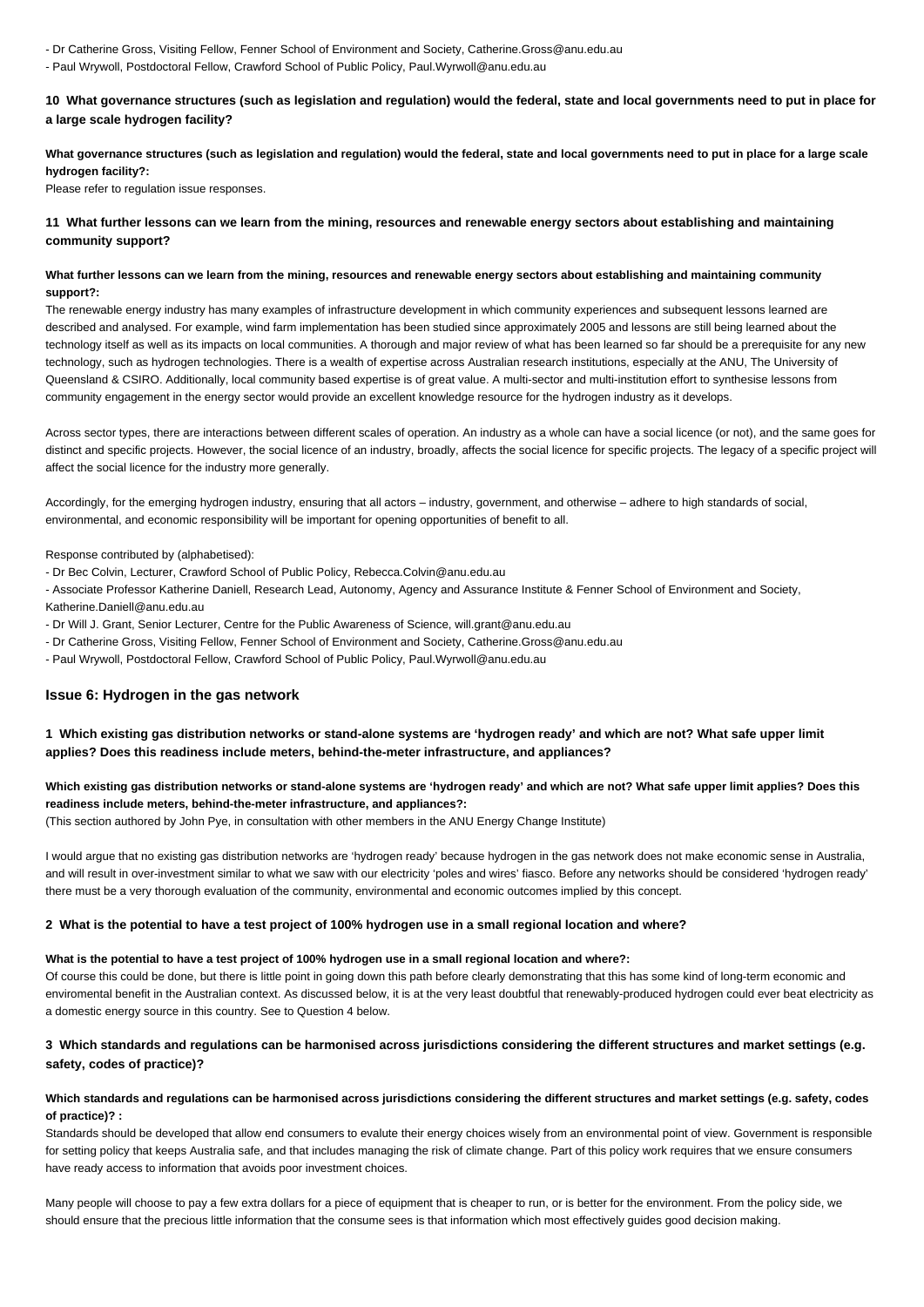For example, what rating scheme could we devise that accurately communicates the cost-benefit ratio of an investment in a hydrogen-based heating system, versus PV panels, versus a heat-pump hot water system, versus a more efficient fridge? How can we make those choices as easy as possible for our citizens? Can we provide some kind of unified framework to help people with this?

The overarching principle here should be that fact that we are in the middle of a VERY FAST energy transition, where our electricity supply will be moving rapidly towards renewables, and where the use of fossil fuels is increasingly deprecated (and would eventually be subject to disincentives). Products could be labelled as being the 'Paris compatible', for example, if adoption of those products is consistent with an Australia-wide strategy to reduce overall emissions at the required rate for 1.5°C of global warming.

#### **4 What roles should government and industry play in addressing any consumer concerns and building social acceptance?**

#### **What roles should government and industry play in addressing any consumer concerns and building social acceptance? :**

The government in Australia should play NO ROLE in seeking to increase or build social acceptance of local consumption of hydrogen until such time as it is very clear that a migration to hydrogen in the gas network is to the long-term advantage of our citizens, in terms of both economic and environmental outcomes.

Under the Paris Agreement, Australia has committed to efforts to limit global warming to a maximum of 1.5°C. The recent IPCC SR15 report (https://www.ipcc.ch/sr15/) contained various scenarios in which this is achieved, and in all cases, the global use of natural gas must be reduced by \*at least\* 20% by the year 2030, relative to 2010 levels, and by more than 50% by the year 2050 in some scenarios.

Clearly there are strong corporate interests around the extraction, distribution and consumption of natural gas, and companies who would be very happy to be subsidised or supported during some preferably very gradual migration from fossil fuels to some sustainable alternative. We saw how strong corporate lobbying resulted in the 'poles and wires' over-investment that occurred in Australia's electricity network, which resulted in large increases in electricity bills without any meaningful reduction in energy-related GHG emissions. This appears to have been a huge missed opportunity: could not the same investment have been used to deploy large amounts of renewable energy instead, had the market rules been designed better, at the same cost to end users? We must absolutely avoid having Australia's strategy in this area hijacked by corporate interests at a time when the environmental imperatives are so critical. We must avoid investing in equipment which slows down or delays our migration to the renewable alternatives to fossil fuels. It is possible that hydrogen in the gas network could have exactly that effect, and may even increase costs to consumers in the process for only marginal benefit.

More broadly, it may be difficult to justify any continued investment in the residential gas network at all. For example:

• Natural gas hot water is not dramatically cheaper than electric hot water, and in many locations may cost more than electricity hot water. The present-day GHG emissions from natural gas hot water are substantially lower than electric hot water, and marginally lower than electric heat pump hot water, but these advantages will quickly disappear as people make increasing use of PV or solar thermal collectors for their hot water, and as we migrate to large penetrations of renewable electricity on the network. It should be noted that electric hot water represents one of the cheapest forms of energy storage that we have.

• Natural gas heating is more expensive than reverse cycle air conditioning (RCAC), and with global warming, people increasingly want an air conditioner anyway, so their heating equipment is essentially 'free'. The CO2 emissions from a high-end RCAC powered by brown coal are already similar to those from natural gas heating (calculation conducted by John Pye, July 2018 – details available on request), so there is no substantial emissions benefit from the use of natural gas heating today. As we migrate to a increasingly renewable electricity mix, the RCAC option will become increasingly advantageous.

• Induction cooktops are faster and cleaner than gas cooktops. This technology was until recently very costly, but it is now at a price point where essentially anyone can use it. IKEA has a \$50 single-pot induction cooktop, for example, which is more than capable of providing the same heat output as a large gas hob. A preference for gas cooktops will increasingly be seen as dated and old-fashioned.

In fact there is little justification for most householders to continue to be connected to the conventional natural gas network, as these above points suggest, then people will start to disconnect, saving money as well as contributing to significantly lowering GHG emissions over the lifetime of any new equipment that they purchase, due to the rapid migration of the electricity network to renewable energy. If we are to implement policies that go against this natural retirement of an obsolete energy system, then we should be very careful about our reasoning and out justifications.

A residential gas network transporting ~10% hydrogen with 90% natural gas would provide some marginal reduction in GHG emissions, assuming the hydrogen is carbon neutral, but will not provide customers with cost savings, since renewable hydrogen is not going to cost less than natural gas any time soon. This hydrogen-injection scenario simply props up the gas distribution network using a high-cost energy source which cannot easily increase beyond 10% penetration, and saturates well before we reach GHG emission reductions that meet the needs of the Paris Agreement.

A residential gas network with 100% hydrogen would provide strong GHG emission reductions, but would necessitate replacement of most or all equipment currently connected to the network. New burners would be required for heating, cooking and hot water systems. There may be some additional benefits of such a network, for example the effective energy storage capacity resulting from the large volume of hydrogen in the network (althoug pipe embrittlement issues are noted). There might also be benefits to transport, in the sense that this renewable hydrogen could be compressed and pumped into vehicle tanks for local-area transport. However in this scenario, we would be using hydrogen produced renewably from electrolysis. The hydrogen produced incurs all of the efficiency losses relating to electricity production. However, unlike electricity, it cannot be used to power a RCAC at the far end. When these effects are considered, domestic space heating based on the combustion of renewable hydrogen would require an astonishing four to seven times more renewable electricity to be produced for the same carbon-neutral domestic space heating outcome as that required by PV-powered RCAC systems (calculation details can be provided on request).

#### Why might we \*still\* wish to use a 100% hydrogen gas network?

Perhaps the energy storage benefits of the hydrogen network are attractive. However, as earlier noted, this benefit comes at the cost of ~4–7× higher deployment of electricity generation capacity.

Perhaps if we shut down our gas network then our current electricity network would be unable to meet demand. Winter peak heating demand would likely be the difficulty here, however it seems unlikely that the winter peak heating demand would be so much greater than the summer peak cooling demand. Ironically, the market error that resulted in over-investment in our electricity network may be just what is needed to allow us to more rapidly shut down our domestic gas networks. It should also be noted that improvements to building codes can soften the peak winter heating demand, through better insulation, solar orientation,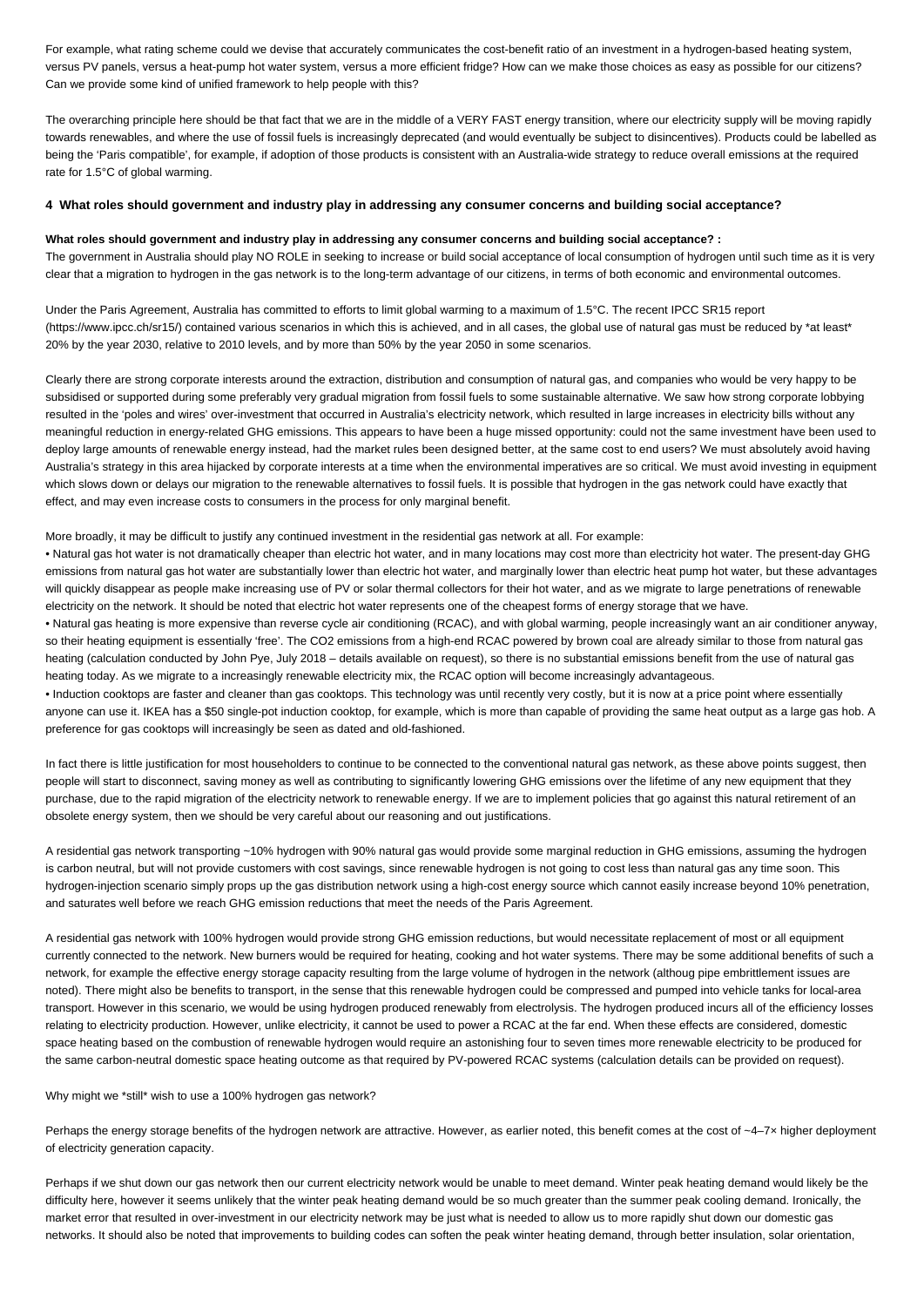thermal mass, door sealing, and so on, and probably has a better environmental return than investment in PV-powered electrolysers and hydrogen burners.

Perhaps it is going to be argued that hydrogen will be produced using 'free' electricity from curtailed PV and wind production. Will this surplus electricity be available in winter when the solar resource is far lower than in summer? Will alternative forms of energy storage, such as domestic electric hot water systems, not be more cost-effective than all the extra equipment required to produce and transport hydrogen? Even if the electricity used to produce hydrogen is free, note again that four to seven times more electricity is needed for hydrogen-based domestic space heating compared to RCAC-based space heating. There are almost certainly going to be options that provide more cost-effective use of that free electricity than domestic space heating. Much more likely is the production of compressed hydrogen for use in transport.

Or perhaps we are just copying what others are doing in other countries, without considering our local conditions. There may be other places where hydrogen in the gas network makes more sense. Japan or Korea may be such places, where there are quite limited renewable energy resources, and where the economy is dependent on importable forms of energy. Such forms will be significantly more expensive, as a result of the complex processes and the larger raw electrical energy input, but they may still be the best choice in those economies. This does not imply that is also the best choice in Australia, where we have excellent renewable resources.

#### **5 How could the actions included in Table 2 be improved? Are there other actions that should be added?**

**How could the actions included in Table 2 be improved? Are there other actions that should be added?:** No comment.

## **Issue 7: Hydrogen to support electricity systems**

**1 How can hydrogen production best be integrated with current electricity systems (for instance, should large-scale hydrogen production be connected to current electricity systems)? Are there barriers or risks to integration that need be addressed in the Strategy?**

**How can hydrogen production best be integrated with current electricity systems (for instance, should large-scale hydrogen production be connected to current electricity systems)? Are there barriers or risks to integration that need be addressed in the Strategy?:** Responses contributed by (alphabetised):

Dr Fiona J. Beck, Senior Lecturer, ARC DECRA and ANU FERL Fellow, Research School of Electrical, Energy and Material Engineering Fiona.beck@anu.edu.au

Dr Matthew Stocks, Research Fellow, Research School of Electrical, Energy and Material Engineering. matthew.stocks@anu.edu.au

The challenge for this question is the definition of best.

Best from the perspective of hydrogen producers is access to low cost electricity at a high capacity factor as these are the primary drivers of cost. Meeting the high export growth scenario from the Acil Allen report "Opportunities for Australia from Hydrogen Exports" of 1.1MT of hydrogen in 2030 requires approximately 70TWh of additional electricity generation or around 35% of current National Electricity Market generation. Large hydrogen producers are likely to have sufficient market power to contract the cheapest sources of energy with no obligations to meet reliability standards given their flexible profile. It is not clear if electricity generation for hydrogen production will occur behind the meter to avoid transmission costs (at the sacrifice of capacity factor). Competition for generation resources is likely to lead to increases in electricity costs.

Hydrogen for grid firming and storage also seems to be unlikely to be economically viable in the near future. The round trip efficiency is currently very low, and cannot compete on cost with batteries, for short-term storage, and pumped-hydro, for longer term, larger scale storage. It may be possible that hydrogen has a role to play in a future 100% renewable grid for very large-scale storage where hydrogen is stored in salt-caverns, however this is largely untested.

Best for other electricity consumers may be development of schemes in regional areas such as the Pilbara where there are good renewable energy resources but the existing market structures have not delivered low electricity prices. These schemes are less likely to connect to the larger SWIS and NEM markets and therefore less likely to negatively impact on existing markets due to increased demand. There may be some second order benefits of increased installations of renewable electricity in Australia which will help accelerate price reductions for the non-hydrogen market.

**2 What, if any, future legislative, regulatory and market reforms are needed to ensure hydrogen supports, rather than hinders, electricity system operation and delivers benefits for consumers (for example by reducing demand during high price events)? What is the timeframe, and priority, for these changes?**

**What, if any, future legislative, regulatory and market reforms are needed to ensure hydrogen supports, rather than hinders, electricity system operation and delivers benefits for consumers (for example by reducing demand during high price events)? What is the timeframe, and priority, for these changes?:**

It is likely that any regulation that ensures benefits for electricity system operation and consumers must be at the detriment of the cost of electricity for hydrogen producers . Given that the cost of electricity is a key cost driver, there is significant risk of impact on the cost of hydrogen production and reduction in Australia's competitive advantage.

While increasing in relative terms, the FCAS market in the NEM (~\$200 million in 2018) is small in comparison to the wholesale energy market (~\$200 billion for 18/19). Ancillary service revenues will, appropriately, be a minor component of hydrogen producers' considerations compared to energy costs. Hydrogen producers will reduce production if exposed to high price events or may choose to sell excess contracted capacity into the market.

**3 Do current market frameworks incentivise the potential value of hydrogen to support electricity systems? What initiatives or changes required?**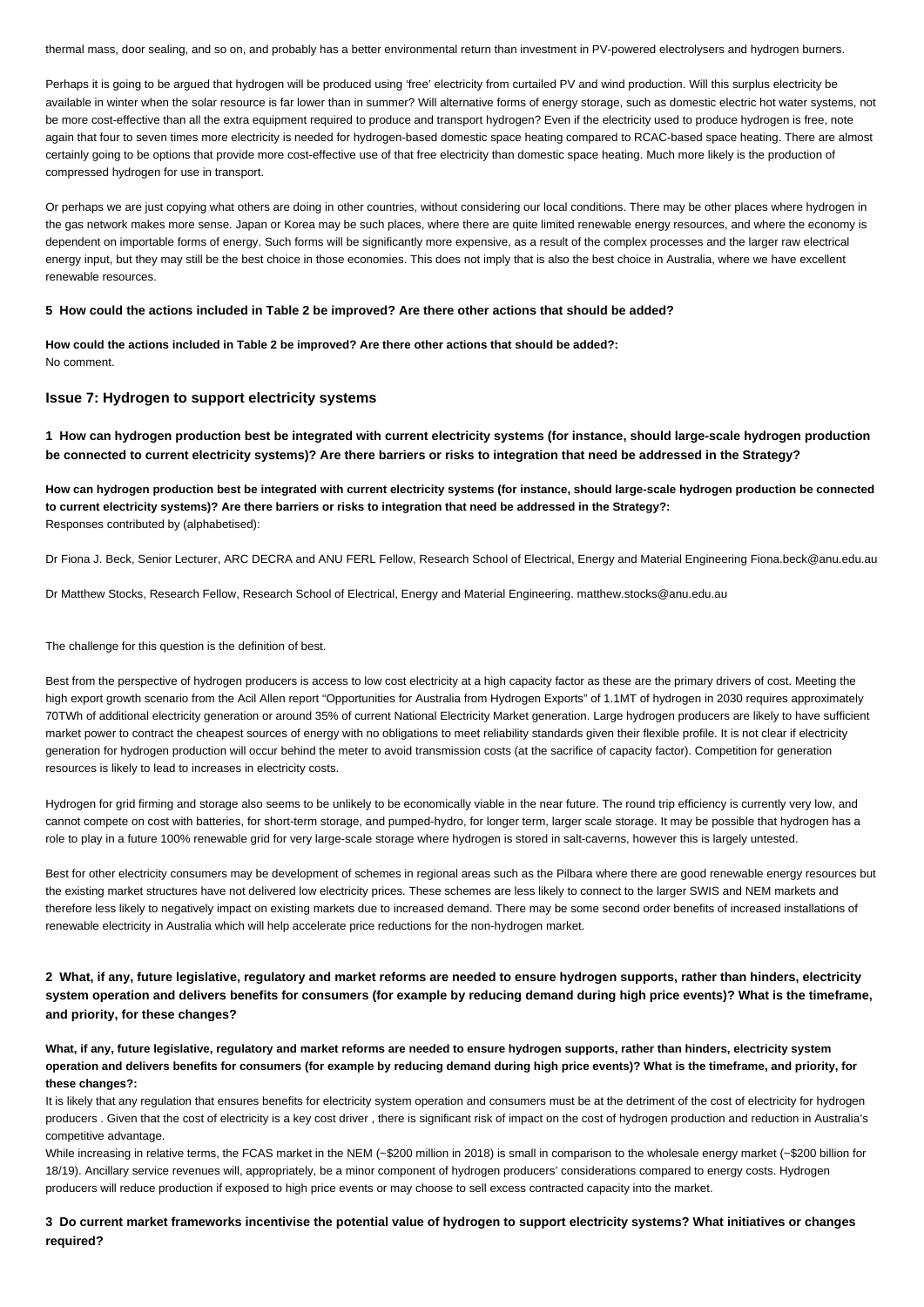#### **Do current market frameworks incentivise the potential value of hydrogen to support electricity systems? What initiatives or changes required?:**

Hydrogen production is one of a myriad of potential suppliers of flexibility services in the electricity network including other sources of demand response, storage (pumped hydro and batteries) and conventional hydro. The focus of policy should be delivering the necessary outcomes for the secure and reliable supply independent of the technology.

The use of hydrogen for seasonal storage can be supported by existing market payments for energy. There are discussions regarding migration towards markets which have some capacity component which may assist investment in all sources of energy storage, including hydrogen. The need for seasonal storage in Australia is significantly lower than for Europe due to our lower latitude so hydrogen is unlikely to have a major role.

## **4 Do current market frameworks allow for sector coupling and interactions between different markets that may result from hydrogen production (such as the interplay between gas, electricity, and transport sectors)? If not, what changes are required?**

## **Do current market frameworks allow for sector coupling and interactions between different markets that may result from hydrogen production (such as the interplay between gas, electricity, and transport sectors)? If not, what changes are required?:**

Good market data is a major limitation to efficient sector coupling. While electricity market data is relatively easily available via AEMO's databases and software that mines this data, the gas market has less visibility. Good data access drives good decisions. Improving access to gas data will allow better coupling of these markets.

The current market structure allows decisions for electricity to be used for transport, heating or hydrogen production based on relative costs. Uncertainty regarding the emissions policy and technology mix is likely having greater impact than the electricity market structure.

## **5 What factors should be considered when selecting pilot and demonstration projects? How can government best support pilots and demonstrations?**

**What factors should be considered when selecting pilot and demonstration projects? How can government best support pilots and demonstrations?:** Demonstration projects should be focused on comparing technologies to identify when hydrogen has an advantage or on testing gaps in understanding of commercial feasibility. ARENA is well positioned to make informed decisions regarding support for projects in this space and should have its funding expanded beyond its current legislated life to support continued support for such development projects.

## **Issue 8: Hydrogen for transport**

## **1 What groups or companies could lead a consortium approach to building refuelling infrastructure?**

## **What groups or companies could lead a consortium approach to building refuelling infrastructure?:** Responses contributed by (alphabetised): Associate Professor Paul Burke, Dr Matt Stocks

The petroleum distribution industries are best placed to consider the opportunity for hydrogen refuelling infrastructure given their close links with Australia's current transport needs and customer interfaces. They should consider whether the most sensible investment is in hydrogen or fast charging infrastructure in their business plans, given the impact of future emission reductions.

#### **2 What groups or companies could coordinate procurement of hydrogen cars, buses and ferries?**

#### **What groups or companies could coordinate procurement of hydrogen cars, buses and ferries?:**

The case for hydrogen in these sectors in Australia is weak given the strong growth in battery electric vehicles world-wide, lower fuel costs and rapid improvements in range and charging times for battery electric vehicles.

## **3 Other than emissions limits and procurement policies, how could government actions (federal, state or local) support private investment in vehicles and infrastructure?**

## **Other than emissions limits and procurement policies, how could government actions (federal, state or local) support private investment in vehicles and infrastructure?:**

Emission limits and/or levies on higher-emitting vehicles are the most sensible approaches for encouraging private adoption of zero-emission vehicles. Subsidy schemes for private purchasers of zero-emission vehicles should be cautioned against on both equity and cost-effectiveness grounds.

Ideally, the policy framework for zero-emission vehicles would not be considered as part of a standalone strategy on hydrogen. Battery electric vehicles may well turn out to be more competitive. It would make more sense to instead consider the issues as part of an overall strategy on zero-emission vehicles. (See California Battery electric versus hydrogen electric uptake).

## **4 How can governments and industry reduce the financial, technology and operational risks of purchasing new technology vehicles?**

**How can governments and industry reduce the financial, technology and operational risks of purchasing new technology vehicles?:** Policy on emission limits is the most sensible driver. The market can then determine the best approach to deliver the lower emissions outcome.

## **5 What are some ways hydrogen vehicles could be showcased and demonstrated to the community at large?**

**What are some ways hydrogen vehicles could be showcased and demonstrated to the community at large?:**

#### **6 What are the key enablers and realistic timelines for a transition to:**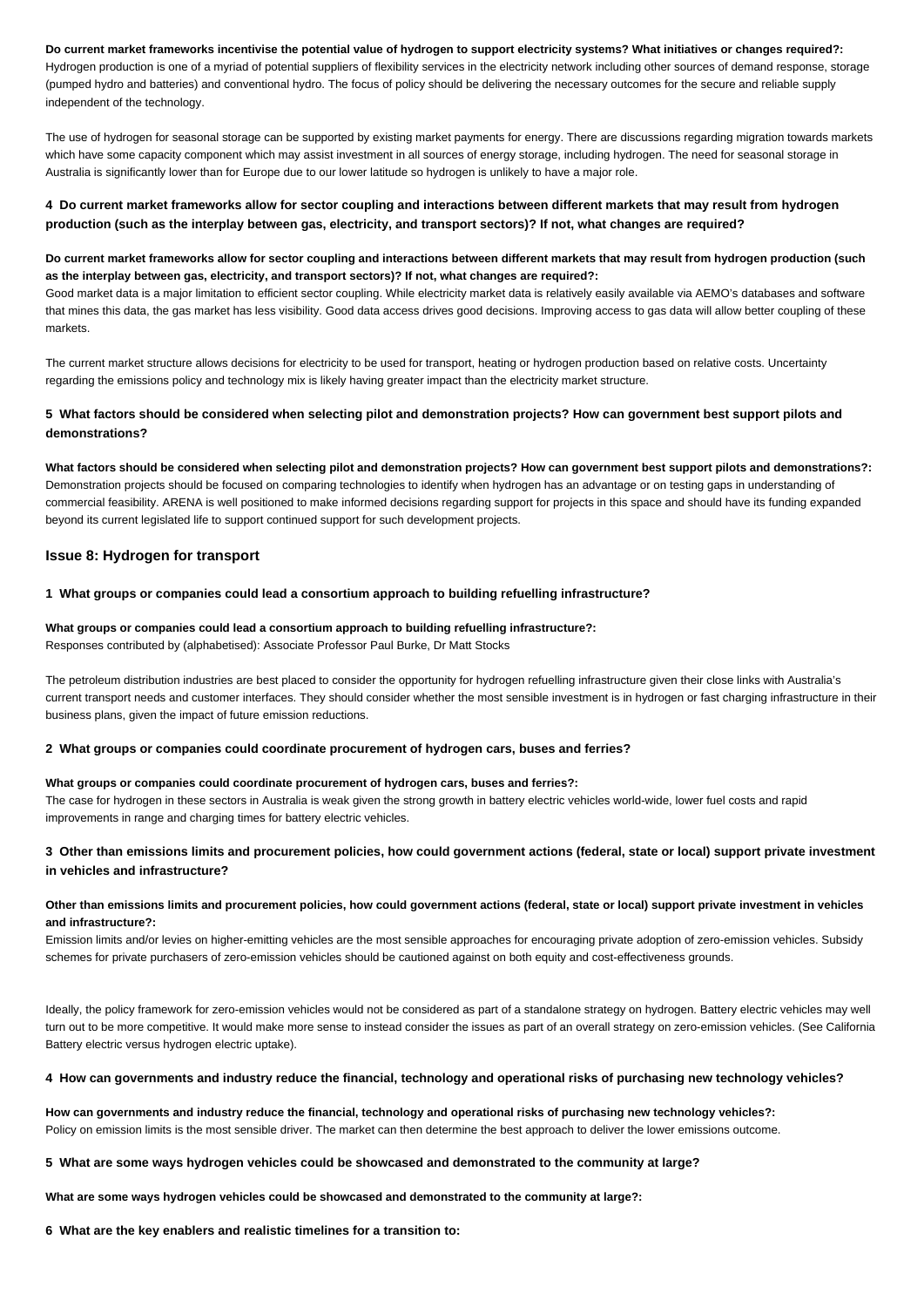#### **What are the key enablers and realistic timelines for a transition to::**

All of these sectors could be directly electrified rather than using hydrogen.

Long distance freight is the only sector where there may be a stronger case for hydrogen for transport. The rail and shipping industries should be engaged in discussions regarding their vision for a low emission future to determine the relative merits of hydrogen over electricity in these sectors. There are both pure electric and hydrogen fuel cell bases rail and trucks being developed. Given the significant fuel costs associated with long distance transport, the advantages of hydrogen (space, weight, refuelling time) would need to overcome the fuel cost savings of direct electrification. The commuter rail network already has extensive experience of the benefit of direct electrification via catenary lines in most capital cities.

It is difficult to see hydrogen have a significant role in light transport (see additional comments).

Hydrogen fuelled forklifts are a minor part of the transport mix. This should not affect policy direction.

#### Additional Comments:

There is clearly a need for a transition to zero emissions vehicles. Most of the questions that are being asked (1, 2, 5 and 6) should be reframed in the context of zero emissions transport rather than presenting hydrogen as the solution. The questions should be asked how to best manage the broader transport transition.

The electric to wheel fuel costs of hydrogen based on fuel cells is fundamentally higher than direct electric due to much lower efficiency. A variety of studies indicate between a factor or two and four greater electricity consumption

[https://theconversation.com/why-battery-powered-vehicles-stack-up-better-than-hydrogen-106844]. The case for hydrogen in transport needs to demonstrate advantages in other areas for the case to be made for hydrogen (e.g. seasonal storage, avoided electricity peaks, consumer preferences). Hydrogen will have the benefit of accessing wholesale prices for electricity for production, reducing fuel generation costs. It is not clear what the future costs for charging electric vehicles will be (e.g. domestic overnight time of use charges) but domestic charging from roof top PV would be lower in cost than hydrogen. It is not unrealistic to envisage autonomous vehicles returning home to charge.

Light vehicles are the largest consumers of fuel and consequent producers of emissions from transport. The primary competition to hydrogen as a transport fuel for light vehicles are battery electric vehicles. The references in the Issues Paper to the case study of California is a case in point. The 2018 Annual Evaluation of Fuel Cell Electric Vehicle Deployment & Hydrogen Fuel Station Network has projections for electric vehicles that vastly exceed those for hydrogen based (FCEV) vehicles. Californian residents have similar driving behaviour (commutes/annual distance) to Australia. The presence of 64 hydrogen re-fuelling stations have not been sufficient to drive a strong uptake in hydrogen vehicles relative to electric. California has cumulative sales of electric vehicles of over 500,000 with 7% of new sales now electric, predominantly pure battery sales [http://www.thedetroitbureau.com/2018/12/sales-of-electric-vehicles-growing-steadily-in-california/]. This compares to the 4411 FCEV vehicles registrations in California reported in the Issues Paper.

There is no air quality advantage in hydrogen over battery electric vehicles. The transition to zero emissions vehicles benefits air quality with all approaches.

The primary driver for hydrogen fuel cell development for transport has been in Japan. If hydrogen is being imported as a fuel source, it may make sense to use it as a transport fuel. Given Australia is unlikely to have shortage of electricity, the case for hydrogen is less strong. Fuel cells have not delivered the price reductions of batteries to be competitive. Even the presence of a large export market for hydrogen does not directly lead to transport uptake given the likely concentration of the hydrogen generation at export hubs and the need to transport it to the point of use.

Electric vehicles have a head start in that infrastructure already exists. The electricity network covers the vast majority of the Australian population. The electricity distribution network has significant space capacity after the evening peak for charging electric vehicles. Daytime charging would also help increase load when rooftop solar is exporting. Hydrogen may be able to benefit from the existing electrical infrastructure if electrolysers were distributed on the transmission networks at the point of use (e.g refuelling station), avoiding the need for pipelines or trucking infrastructure.

Trials of hydrogen buses, ferries and the like should be supported by government on the basis of comparison with direct electric to determine the optimum solution for that transport service. This needs to include the likelihood of the fuel source being widely available in the needed timeframes.

## **Issue 9: Hydrogen for industrial users**

#### **1 Hydrogen as a chemical feedstock**

#### **Hydrogen as a chemical feedstock:**

Metal production can be done using either hydrometallurgical, pyrometallurgical or electrolysis routes. The question is answered in two parts: (a) "Reducing" emissions from metal manufacture – this can be done to varying degrees by efficiency improvements, new reactor designs, heat recuperation, partly replacing coal with biomass etc. For example, specific to steel making, cyclone converter (HiSarna) technology, dry-slag granulation, top-gas recovery turbine (TRT), charcoal-based reduction, renewable electricity can all lead to reduction in emissions [1].

(b) "Zero-carbon" metal production – For the metals which are produced using electrolysis (such as Hall-Heroult process for aluminium), renewable electricity is the key. The Bayer's process for production of alumina from bauxite is also energy intensive and requires high temperature heat. Integration of solar thermal into such processes would be quite attractive [2].

Steelmaking: First of all, retrofitting of current BF-BOF plants with CCS can yield about 50-60% reduction in CO2-emissions, not completely eliminate CO2 [3, 4]. Hydrogen on the other hand, if prepared from green energy sources, has the potential to yield 98+% reduction in CO2-emissions footprint [5]. Apart from H2-reduction, there are other technologies (at various stages of development) for zero-carbon steelmaking. These are electrolysis based. Low temperature aqueous phase electrolysis [6] is at the pilot demonstration stage, whereas the high temperature molten-oxide electrolysis is still very early stages of development [7].

[1] Koen Meijer, Mark Denys, Jean Lasar, Jean-Pierre Birat, Gunnar Still & Bernd Overmaat (2009) ULCOS: ultra-low CO2 steelmaking, Ironmaking & Steelmaking, 36:4, 249-251, DOI: 10.1179/174328109X439298